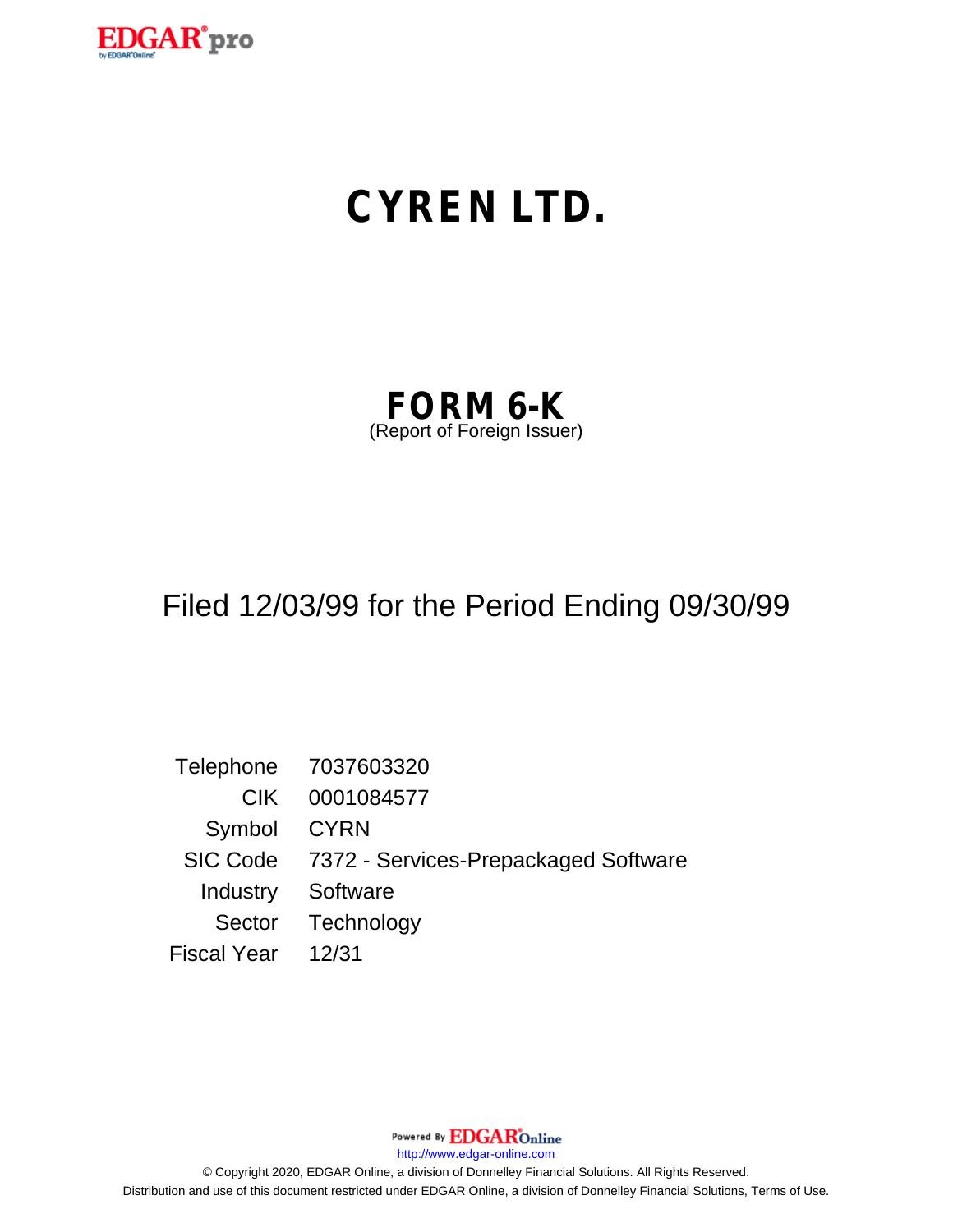### FORM 6-K

(Report of Foreign Issuer)

### Filed 12/3/1999 For Period Ending 9/30/1999

| Address               | C/O COMMTOUCH SOFTWARE INC 3945 FREEDOM CIRCLE SUITE<br>730 |
|-----------------------|-------------------------------------------------------------|
|                       | SNTA CLARA, California 95054                                |
| Telephone             | 408-653-4330                                                |
| $ C$ K                | 0001084577                                                  |
| Industry              | <b>Communications Services</b>                              |
| Sector                | <b>Services</b>                                             |
| <b>Fiscal</b><br>Year | 12/31                                                       |

Generated by EDGAR Online Pro http://pro.edgar-online.com



**Contact EDGAR Online** Customer Service: 203-852-5666 Corporate Sales: 212-457-8200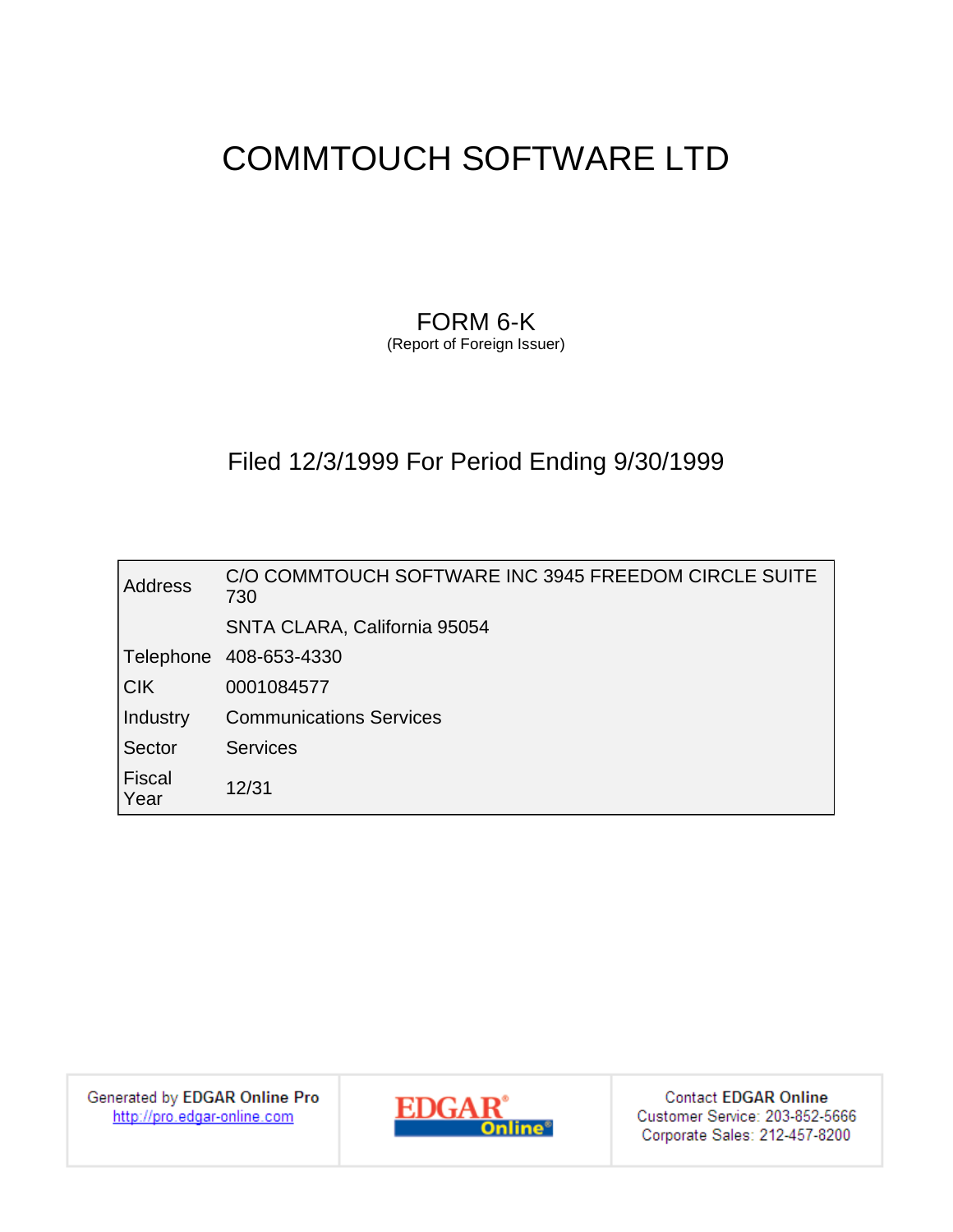## **FORM 6-K**

# **UNITED STATES SECURITIES AND EXCHANGE COMMISSION**

### WASHINGTON, D.C. 20549

#### **REPORT OF FOREIGN ISSUER**

#### **PURSUANT TO RULE 13a-16 OF 15d-16 OF THE SECURITIES EXCHANGE ACT OF 1934**

**FOR THE MONTH OF DECEMBER 1999**  (CONTAINING QUARTERLY INFORMATION FOR THE QUARTER ENDED SEPTEMBER 30, 1999)

# **COMMTOUCH SOFTWARE LTD.**

(TRANSLATION OF REGISTRANT'S NAME INTO ENGLISH)

#### **6 HAZORAN STREET POLEG INDUSTRIAL PARK, P.O. BOX 8511**  (ADDRESS OF PRINCIPAL EXECUTIVE OFFICES)

Indicate by check mark whether the registrant files or will file annual reports under cover of Form 20-F or Form 40-F.

#### **Form 20-F X Form 40-F \_\_\_**

Indicate by check mark whether the registrant by furnishing the information contained in this Form is also thereby furnishing the information to the Commission pursuant to Rule 12g3-2(b) under the Securities Exchange Act of 1934.

 $Yes$  \_\_\_\_ No X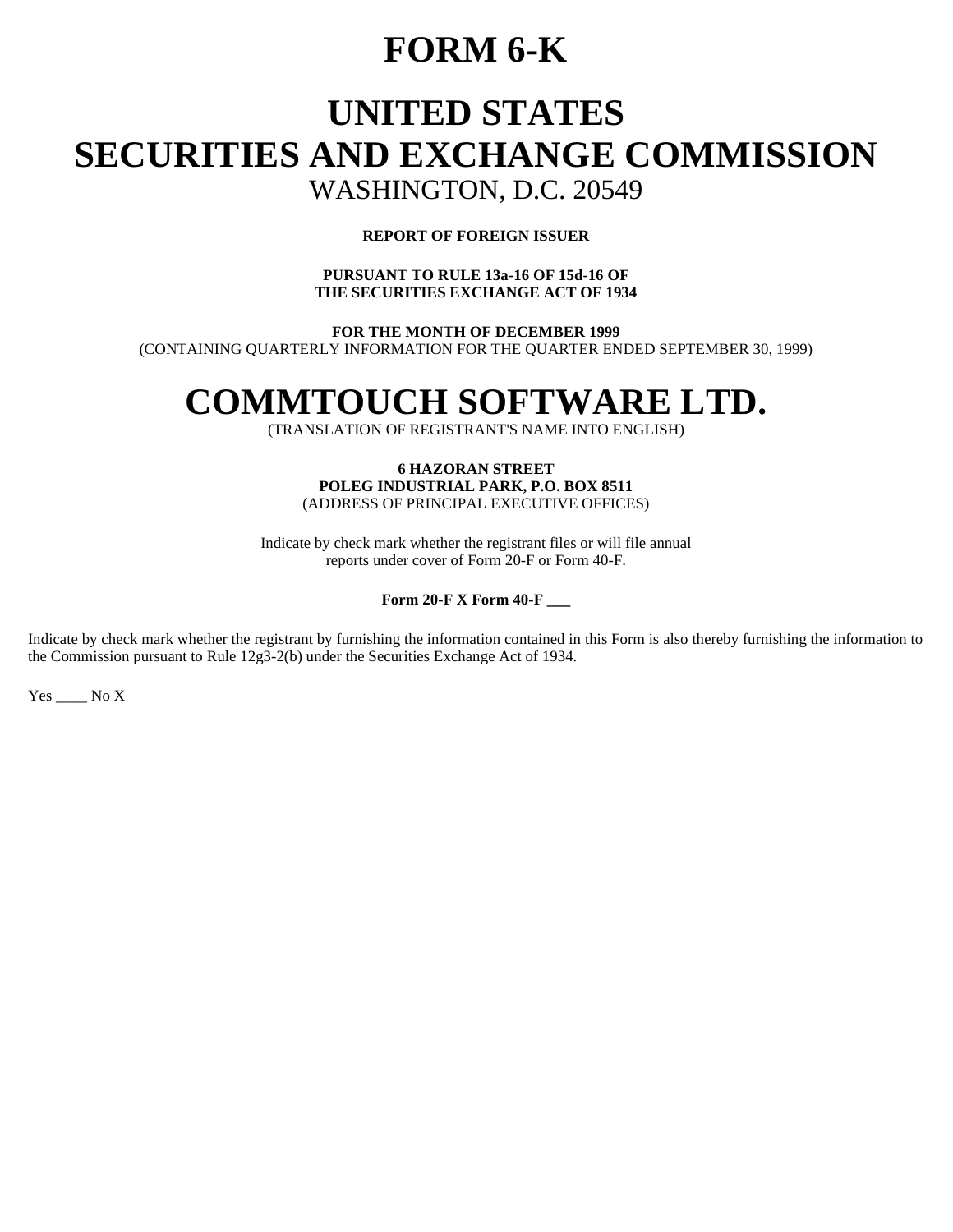#### **FORM 6-K**

#### **INDEX**

#### **PART I. FINANCIAL INFORMATION**

**Item 1. Financial Statements** 

#### **Condensed Consolidated Balance Sheets**

#### **December 31, 1998 (Audited) and September 30, 1999 (Unaudited)**

Condensed Consolidated Statements of Operations Three and Nine months ended September 30, 1999 and 1998 (Unaudited)

Condensed Consolidated Statements of Cash Flows Nine months ended September 30, 1999 and 1998 (Unaudited)

#### **Note to Condensed Consolidated Financial Statements (Unaudited)**

#### **Item 2. Management's Discussion and Analysis of Financial Condition and Results of Operations**

#### **PART II. OTHER INFORMATION**

**Item 6. Exhibit** 

Exhibit Description of Document ------- ----------------------- 1 October 27, 1999 Press Release: "Commtouch Revenues increase 102 percent over last quarter"

**Signatures**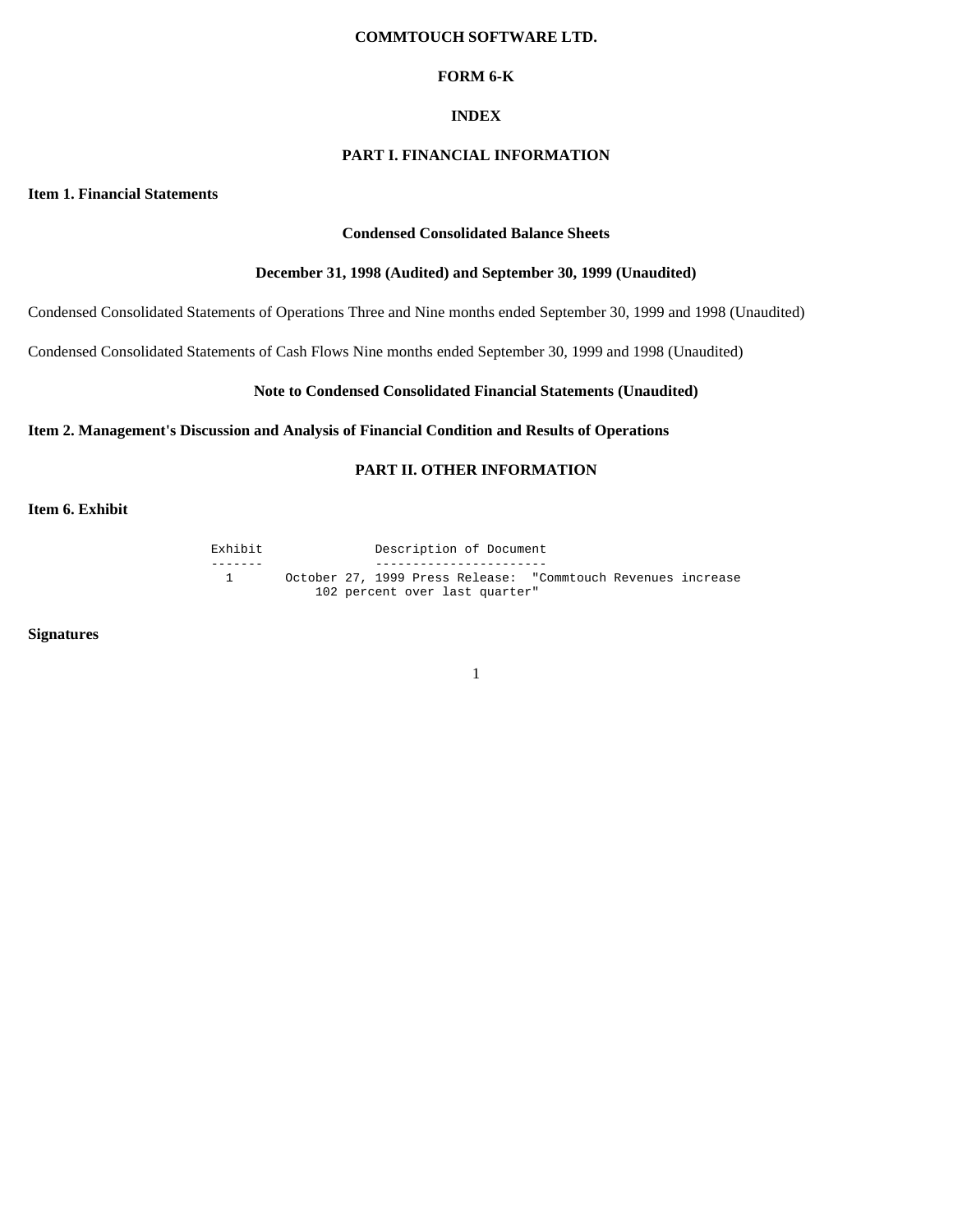#### **CONDENSED CONSOLIDATED BALANCE SHEETS**  (IN THOUSANDS)

|                                                                        | SEPTEMBER 30,<br>1999<br>------<br>______ | DECEMBER 31,<br>1998<br>$\frac{1}{2} \frac{1}{2} \frac{1}{2} \frac{1}{2} \frac{1}{2} \frac{1}{2} \frac{1}{2} \frac{1}{2} \frac{1}{2} \frac{1}{2} \frac{1}{2} \frac{1}{2} \frac{1}{2} \frac{1}{2} \frac{1}{2} \frac{1}{2} \frac{1}{2} \frac{1}{2} \frac{1}{2} \frac{1}{2} \frac{1}{2} \frac{1}{2} \frac{1}{2} \frac{1}{2} \frac{1}{2} \frac{1}{2} \frac{1}{2} \frac{1}{2} \frac{1}{2} \frac{1}{2} \frac{1}{2} \frac{$                                                                                        |
|------------------------------------------------------------------------|-------------------------------------------|-------------------------------------------------------------------------------------------------------------------------------------------------------------------------------------------------------------------------------------------------------------------------------------------------------------------------------------------------------------------------------------------------------------------------------------------------------------------------------------------------------------|
|                                                                        | (UNAUDITED)                               |                                                                                                                                                                                                                                                                                                                                                                                                                                                                                                             |
| ASSETS                                                                 |                                           |                                                                                                                                                                                                                                                                                                                                                                                                                                                                                                             |
| Current Assets:                                                        |                                           |                                                                                                                                                                                                                                                                                                                                                                                                                                                                                                             |
| Cash and cash equivalents                                              | \$67,708                                  | \$<br>834                                                                                                                                                                                                                                                                                                                                                                                                                                                                                                   |
| Available for sale securities                                          | 4,930                                     | $\sim$ $-$                                                                                                                                                                                                                                                                                                                                                                                                                                                                                                  |
| Trade receivables                                                      | 1,501                                     | 133<br>$- -$                                                                                                                                                                                                                                                                                                                                                                                                                                                                                                |
| Prepaid marketing expenses relating to Go2Net warrant                  | 4,386                                     |                                                                                                                                                                                                                                                                                                                                                                                                                                                                                                             |
| Prepaid expenses and other accounts receivable                         | 1,056<br>---------                        | 244<br>$\frac{1}{2} \frac{1}{2} \frac{1}{2} \frac{1}{2} \frac{1}{2} \frac{1}{2} \frac{1}{2} \frac{1}{2} \frac{1}{2} \frac{1}{2} \frac{1}{2} \frac{1}{2} \frac{1}{2} \frac{1}{2} \frac{1}{2} \frac{1}{2} \frac{1}{2} \frac{1}{2} \frac{1}{2} \frac{1}{2} \frac{1}{2} \frac{1}{2} \frac{1}{2} \frac{1}{2} \frac{1}{2} \frac{1}{2} \frac{1}{2} \frac{1}{2} \frac{1}{2} \frac{1}{2} \frac{1}{2} \frac{$                                                                                                         |
| Total current assets                                                   | 79,581                                    | 1,211                                                                                                                                                                                                                                                                                                                                                                                                                                                                                                       |
| Severance Pay Fund                                                     | 318                                       | 223                                                                                                                                                                                                                                                                                                                                                                                                                                                                                                         |
| Property and Equipment, net                                            | 4,049                                     | 932                                                                                                                                                                                                                                                                                                                                                                                                                                                                                                         |
|                                                                        | ---------                                 | $\begin{array}{cccccccccccccc} \multicolumn{2}{c}{} & \multicolumn{2}{c}{} & \multicolumn{2}{c}{} & \multicolumn{2}{c}{} & \multicolumn{2}{c}{} & \multicolumn{2}{c}{} & \multicolumn{2}{c}{} & \multicolumn{2}{c}{} & \multicolumn{2}{c}{} & \multicolumn{2}{c}{} & \multicolumn{2}{c}{} & \multicolumn{2}{c}{} & \multicolumn{2}{c}{} & \multicolumn{2}{c}{} & \multicolumn{2}{c}{} & \multicolumn{2}{c}{} & \multicolumn{2}{c}{} & \multicolumn{2}{c}{} & \multicolumn{2}{c}{} & \$                      |
|                                                                        | \$83,948                                  | \$2,366                                                                                                                                                                                                                                                                                                                                                                                                                                                                                                     |
|                                                                        | ========                                  | $\qquad \qquad \equiv \equiv \equiv \equiv \equiv \equiv \equiv \equiv$                                                                                                                                                                                                                                                                                                                                                                                                                                     |
| LIABILITIES AND SHAREHOLDERS' EQUITY (DEFICIT)<br>Current Liabilities: |                                           |                                                                                                                                                                                                                                                                                                                                                                                                                                                                                                             |
| Short-term bank line of credit                                         | \$<br>$- -$                               | \$1,328                                                                                                                                                                                                                                                                                                                                                                                                                                                                                                     |
| Current portion of bank loans and capital leases                       | 147                                       | 112                                                                                                                                                                                                                                                                                                                                                                                                                                                                                                         |
| Trade payables                                                         | 919                                       | 446                                                                                                                                                                                                                                                                                                                                                                                                                                                                                                         |
| Employees and payroll accruals                                         | 941                                       | 313                                                                                                                                                                                                                                                                                                                                                                                                                                                                                                         |
| Deferred revenue                                                       | 435                                       | 74                                                                                                                                                                                                                                                                                                                                                                                                                                                                                                          |
| Other liabilities                                                      | 813                                       | 378                                                                                                                                                                                                                                                                                                                                                                                                                                                                                                         |
| Total current liabilities                                              | ---------<br>3,255<br>---------           | $\begin{array}{cccccccccc} \multicolumn{2}{c}{} & \multicolumn{2}{c}{} & \multicolumn{2}{c}{} & \multicolumn{2}{c}{} & \multicolumn{2}{c}{} & \multicolumn{2}{c}{} & \multicolumn{2}{c}{} & \multicolumn{2}{c}{} & \multicolumn{2}{c}{} & \multicolumn{2}{c}{} & \multicolumn{2}{c}{} & \multicolumn{2}{c}{} & \multicolumn{2}{c}{} & \multicolumn{2}{c}{} & \multicolumn{2}{c}{} & \multicolumn{2}{c}{} & \multicolumn{2}{c}{} & \multicolumn{2}{c}{} & \multicolumn{2}{c}{} & \mult$<br>2,651<br>-------- |
| Long-term Portion of Bank Loans and Capital Leases                     | 47                                        | 164                                                                                                                                                                                                                                                                                                                                                                                                                                                                                                         |
| Accrued Severance Pay                                                  | 418                                       | 366                                                                                                                                                                                                                                                                                                                                                                                                                                                                                                         |
|                                                                        | ---------                                 | ________                                                                                                                                                                                                                                                                                                                                                                                                                                                                                                    |
|                                                                        | 465                                       | 530                                                                                                                                                                                                                                                                                                                                                                                                                                                                                                         |
|                                                                        | ________                                  | ________                                                                                                                                                                                                                                                                                                                                                                                                                                                                                                    |
| Commitments and Contingent Liabilities:                                | $\frac{1}{2}$                             | $=$ $-$                                                                                                                                                                                                                                                                                                                                                                                                                                                                                                     |
|                                                                        |                                           |                                                                                                                                                                                                                                                                                                                                                                                                                                                                                                             |
| Shareholders' Equity (Deficit)<br>Convertible preferred shares         | $- -$                                     | 74                                                                                                                                                                                                                                                                                                                                                                                                                                                                                                          |
| Ordinary shares                                                        | 204                                       | 27                                                                                                                                                                                                                                                                                                                                                                                                                                                                                                          |
| Additional paid-in capital                                             | 111,844                                   | 11,256                                                                                                                                                                                                                                                                                                                                                                                                                                                                                                      |
| Stock-based employee deferred compensation                             | (6, 551)                                  | (418)                                                                                                                                                                                                                                                                                                                                                                                                                                                                                                       |
| Notes receivable from shareholders                                     | (1, 225)                                  | (77)                                                                                                                                                                                                                                                                                                                                                                                                                                                                                                        |
| Unrealized holding gains                                               | 39                                        | $ -$                                                                                                                                                                                                                                                                                                                                                                                                                                                                                                        |
| Accumulated deficit                                                    | (24, 083)                                 | (11, 677)                                                                                                                                                                                                                                                                                                                                                                                                                                                                                                   |
|                                                                        | ---------                                 | ---------                                                                                                                                                                                                                                                                                                                                                                                                                                                                                                   |
| Total shareholders' equity (deficit)                                   | 80,228<br>--------                        | (815)<br>$- - - - - - - -$                                                                                                                                                                                                                                                                                                                                                                                                                                                                                  |
|                                                                        | \$83,948                                  | \$2,366                                                                                                                                                                                                                                                                                                                                                                                                                                                                                                     |
|                                                                        | <b>EEEEEEEE</b>                           | ========                                                                                                                                                                                                                                                                                                                                                                                                                                                                                                    |

The accompanying note is an integral part of these condensed consolidated financial statements.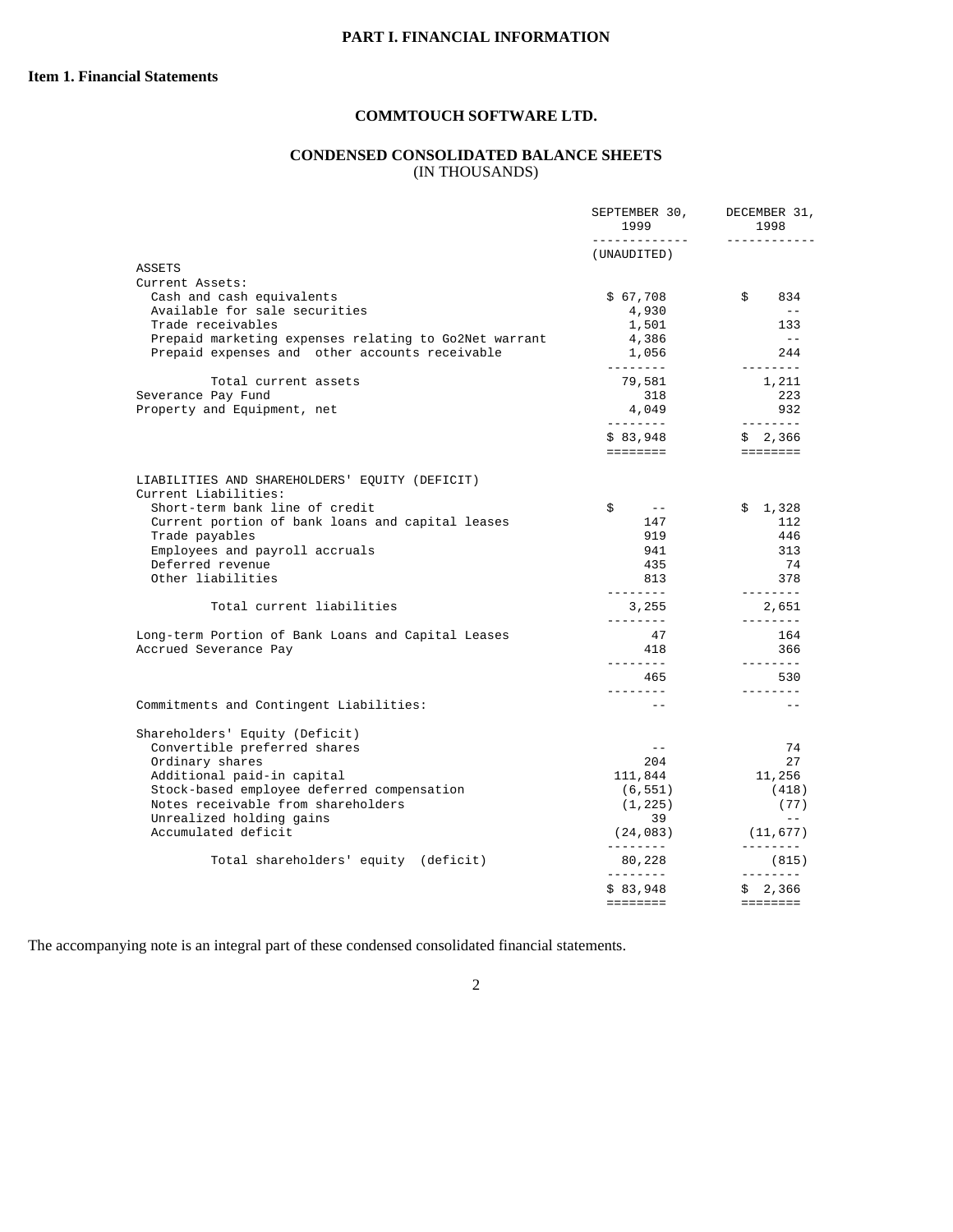#### **CONDENSED CONSOLIDATED STATEMENTS OF OPERATIONS**  (IN THOUSANDS, EXCEPT PER SHARE AMOUNTS)

|                                                                                             | THREE MONTHS ENDED<br>SEPTEMBER 30,<br>_______________________   |                                                    | NINE MONTHS ENDED<br>SEPTEMBER 30,<br>_________________ |                                                    |  |
|---------------------------------------------------------------------------------------------|------------------------------------------------------------------|----------------------------------------------------|---------------------------------------------------------|----------------------------------------------------|--|
|                                                                                             | 1999<br>$\frac{1}{2}$                                            | 1998<br>$\frac{1}{2}$                              | 1999<br>--------                                        | 1998<br>-------                                    |  |
| Email Services - revenue                                                                    | \$1.117                                                          | $\sin 130$                                         | \$2.015                                                 | Ŝ.<br>221                                          |  |
| Cost of Email services - revenue                                                            | 1,325<br>-------                                                 | 166                                                | 2,371<br>$- - - - - - - -$                              | 310<br>--------                                    |  |
|                                                                                             | (208)<br>-------                                                 | (36)                                               | (356)<br>--------                                       | (89)                                               |  |
| Operating expenses:                                                                         |                                                                  |                                                    |                                                         |                                                    |  |
| Research and development, net                                                               | 797                                                              | 308                                                | 1,511                                                   | 879                                                |  |
| Sales and marketing                                                                         | 2,006                                                            | 509                                                | 3,562                                                   | 1,474                                              |  |
| General and administrative                                                                  | 1,485                                                            | 151                                                | 3,330                                                   | 426                                                |  |
| Amortization of the prepaid marketing expenses                                              |                                                                  |                                                    |                                                         |                                                    |  |
| relating to Go2Net warrant                                                                  | 1,464                                                            |                                                    | 1,464                                                   |                                                    |  |
| Amortization of stock-based employee                                                        |                                                                  |                                                    |                                                         |                                                    |  |
| deferred compensation                                                                       | 1,096<br>--------                                                | 18                                                 | 2,495<br>$- - - - - - - -$                              | 28                                                 |  |
| Total operating expenses                                                                    | 6,848<br>--------                                                | 986<br>--------                                    | 12.362<br>---------                                     | 2,807                                              |  |
|                                                                                             | (7.056)                                                          | (1.022)                                            | (12, 718)                                               | -------<br>(2, 896)                                |  |
| Interest income (expense) and other, net                                                    | 577                                                              | (28)                                               | 312                                                     | (114)                                              |  |
|                                                                                             | -------<br>\$ (6.479)                                            | --------<br>\$(1.050)                              | $- - - - - - - -$<br>\$(12, 406)                        | -------<br>\$ (3,010)                              |  |
|                                                                                             | $=$ = = = = = =                                                  | <b>EEEEEEE</b>                                     | eeeeeee.                                                | <b>EEEEEEE</b>                                     |  |
| Basic and diluted net loss per share                                                        | \$ (0.51)                                                        | \$ (0.72)                                          | $\sin(2.25)$                                            | \$(2.07)                                           |  |
|                                                                                             | -------                                                          | -------                                            | ========                                                | =======                                            |  |
| Weighted average number of shares used in<br>computing basic and diluted net loss per       |                                                                  |                                                    |                                                         |                                                    |  |
| share $\ldots \ldots \ldots \ldots \ldots \ldots \ldots \ldots \ldots \ldots \ldots \ldots$ | 12,719                                                           | 1,450                                              | 5.510                                                   | 1,450                                              |  |
|                                                                                             | $\qquad \qquad \equiv \equiv \equiv \equiv \equiv \equiv \equiv$ | $\equiv \equiv \equiv \equiv \equiv \equiv \equiv$ | <b>EEEEEEEE</b>                                         | $\equiv \equiv \equiv \equiv \equiv \equiv \equiv$ |  |

The accompanying note is an integral part of these condensed consolidated financial statements.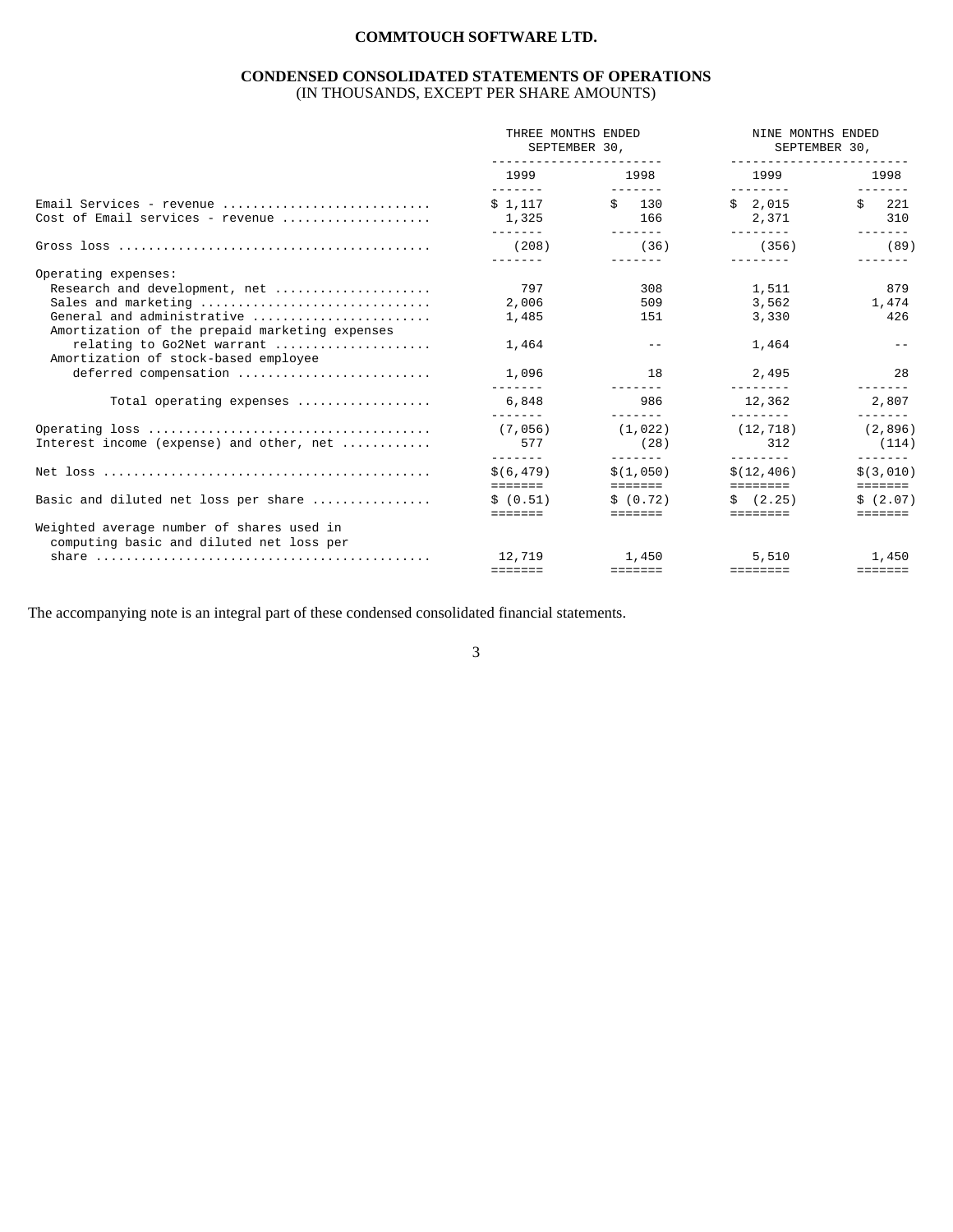#### **CONDENSED CONSOLIDATED STATEMENTS OF CASH FLOWS**  (IN THOUSANDS)

|                                                                                 | NINE MONTHS<br>ENDED<br>SEPTEMBER 30,<br>_________________________ |                                                                                                                                                                                                                                                                                                                                                                                                                                                                                                 |
|---------------------------------------------------------------------------------|--------------------------------------------------------------------|-------------------------------------------------------------------------------------------------------------------------------------------------------------------------------------------------------------------------------------------------------------------------------------------------------------------------------------------------------------------------------------------------------------------------------------------------------------------------------------------------|
|                                                                                 | 1999                                                               | 1998                                                                                                                                                                                                                                                                                                                                                                                                                                                                                            |
|                                                                                 | ----------<br>(UNAUDITED)                                          |                                                                                                                                                                                                                                                                                                                                                                                                                                                                                                 |
| CASH FLOWS FROM OPERATING ACTIVITIES:                                           |                                                                    |                                                                                                                                                                                                                                                                                                                                                                                                                                                                                                 |
| Adjustments to reconcile net loss to net cash used<br>in operating activities:  | \$(12, 406)                                                        | \$(3,010)                                                                                                                                                                                                                                                                                                                                                                                                                                                                                       |
| Amortization of stock-based employee deferred                                   | 963                                                                | 169                                                                                                                                                                                                                                                                                                                                                                                                                                                                                             |
| compensation and warrants issued for service                                    |                                                                    |                                                                                                                                                                                                                                                                                                                                                                                                                                                                                                 |
| received and bank line of credit<br>Amortization of warrant issued to Go2Net    | 2,855<br>1,464                                                     | 202<br>$\frac{1}{2}$                                                                                                                                                                                                                                                                                                                                                                                                                                                                            |
|                                                                                 | $\overline{\mathbf{3}}$                                            | $\frac{1}{2}$                                                                                                                                                                                                                                                                                                                                                                                                                                                                                   |
| Increase in trade receivables                                                   | (1, 368)                                                           | (42)                                                                                                                                                                                                                                                                                                                                                                                                                                                                                            |
| Increase in other accounts receivable and prepaid expenses                      | (812)                                                              | (197)                                                                                                                                                                                                                                                                                                                                                                                                                                                                                           |
|                                                                                 | 473                                                                | 27                                                                                                                                                                                                                                                                                                                                                                                                                                                                                              |
| Increase in other liabilities                                                   | 1,063                                                              | 52                                                                                                                                                                                                                                                                                                                                                                                                                                                                                              |
|                                                                                 | 361                                                                | 103                                                                                                                                                                                                                                                                                                                                                                                                                                                                                             |
| Increase (decrease) in accrued severance pay, net                               | (43)<br><u>________</u>                                            | 29<br>$\begin{array}{cccccccccc} \multicolumn{2}{c}{} & \multicolumn{2}{c}{} & \multicolumn{2}{c}{} & \multicolumn{2}{c}{} & \multicolumn{2}{c}{} & \multicolumn{2}{c}{} & \multicolumn{2}{c}{} & \multicolumn{2}{c}{} & \multicolumn{2}{c}{} & \multicolumn{2}{c}{} & \multicolumn{2}{c}{} & \multicolumn{2}{c}{} & \multicolumn{2}{c}{} & \multicolumn{2}{c}{} & \multicolumn{2}{c}{} & \multicolumn{2}{c}{} & \multicolumn{2}{c}{} & \multicolumn{2}{c}{} & \multicolumn{2}{c}{} & \mult$    |
| Net cash used in operating activities                                           | (7, 447)<br>---------                                              | (2,667)                                                                                                                                                                                                                                                                                                                                                                                                                                                                                         |
| CASH FLOWS FROM INVESTING ACTIVITIES:                                           |                                                                    |                                                                                                                                                                                                                                                                                                                                                                                                                                                                                                 |
| Purchase of available for sale securities                                       | (4, 891)                                                           | $- -$                                                                                                                                                                                                                                                                                                                                                                                                                                                                                           |
|                                                                                 | 13                                                                 | $\sim$ $ \sim$                                                                                                                                                                                                                                                                                                                                                                                                                                                                                  |
|                                                                                 | (4,096)<br>--------                                                | (286)<br>$- - - - - - -$                                                                                                                                                                                                                                                                                                                                                                                                                                                                        |
| Net cash used in investing activities                                           | (8, 974)<br>---------                                              | (286)<br>--------                                                                                                                                                                                                                                                                                                                                                                                                                                                                               |
| CASH FLOWS FROM FINANCING ACTIVITIES:                                           |                                                                    |                                                                                                                                                                                                                                                                                                                                                                                                                                                                                                 |
| Short-term bank line of credit, net                                             | (1, 328)                                                           | 595                                                                                                                                                                                                                                                                                                                                                                                                                                                                                             |
| Principal payment of bank loans                                                 | $\sim$ 100 $-$ 100 $-$                                             | (94)                                                                                                                                                                                                                                                                                                                                                                                                                                                                                            |
|                                                                                 | 54                                                                 | $\sim$ $-$                                                                                                                                                                                                                                                                                                                                                                                                                                                                                      |
|                                                                                 | (82)                                                               | (26)                                                                                                                                                                                                                                                                                                                                                                                                                                                                                            |
| Proceeds from issuance of shares                                                | 84,651<br><b>Laurence</b>                                          | 3,013<br>$\begin{array}{cccccccccc} \multicolumn{2}{c}{} & \multicolumn{2}{c}{} & \multicolumn{2}{c}{} & \multicolumn{2}{c}{} & \multicolumn{2}{c}{} & \multicolumn{2}{c}{} & \multicolumn{2}{c}{} & \multicolumn{2}{c}{} & \multicolumn{2}{c}{} & \multicolumn{2}{c}{} & \multicolumn{2}{c}{} & \multicolumn{2}{c}{} & \multicolumn{2}{c}{} & \multicolumn{2}{c}{} & \multicolumn{2}{c}{} & \multicolumn{2}{c}{} & \multicolumn{2}{c}{} & \multicolumn{2}{c}{} & \multicolumn{2}{c}{} & \mult$ |
| Net cash provided by financing activities                                       | 83,295<br>________                                                 | 3,488<br>--------                                                                                                                                                                                                                                                                                                                                                                                                                                                                               |
|                                                                                 | 66,874                                                             | 535                                                                                                                                                                                                                                                                                                                                                                                                                                                                                             |
| Cash and cash equivalents at the beginning of the period $\ldots \ldots \ldots$ | 834<br>---------                                                   | 324<br>-------                                                                                                                                                                                                                                                                                                                                                                                                                                                                                  |
| Cash and cash equivalents at the end of the period                              | \$67,708<br><b>EEEEEEE</b>                                         | \$859<br>$=$ = = = = = =                                                                                                                                                                                                                                                                                                                                                                                                                                                                        |
| SUPPLEMENTAL DISCLOSURE OF CASH FLOWS ACTIVITY:<br>Cash paid during the year:   |                                                                    |                                                                                                                                                                                                                                                                                                                                                                                                                                                                                                 |
|                                                                                 | S.<br>70<br>========                                               | \$<br>116<br>$\qquad \qquad \equiv \equiv \equiv \equiv \equiv \equiv \equiv$                                                                                                                                                                                                                                                                                                                                                                                                                   |
| SUPPLEMENTAL DISCLOSURE OF NON-CASH ACTIVITY:                                   |                                                                    |                                                                                                                                                                                                                                                                                                                                                                                                                                                                                                 |
|                                                                                 | \$<br>$\sim$ $ -$                                                  | Š.<br>315                                                                                                                                                                                                                                                                                                                                                                                                                                                                                       |
|                                                                                 | ========                                                           | $\qquad \qquad \equiv \equiv \equiv \equiv \equiv \equiv \equiv$                                                                                                                                                                                                                                                                                                                                                                                                                                |
| Ordinary shares issued for notes receivable from shareholders                   | \$1,202                                                            | \$                                                                                                                                                                                                                                                                                                                                                                                                                                                                                              |
|                                                                                 | ========                                                           | $=$ $=$ $=$ $=$ $=$ $=$                                                                                                                                                                                                                                                                                                                                                                                                                                                                         |

The accompanying note is an integral part of these condensed consolidated financial statements.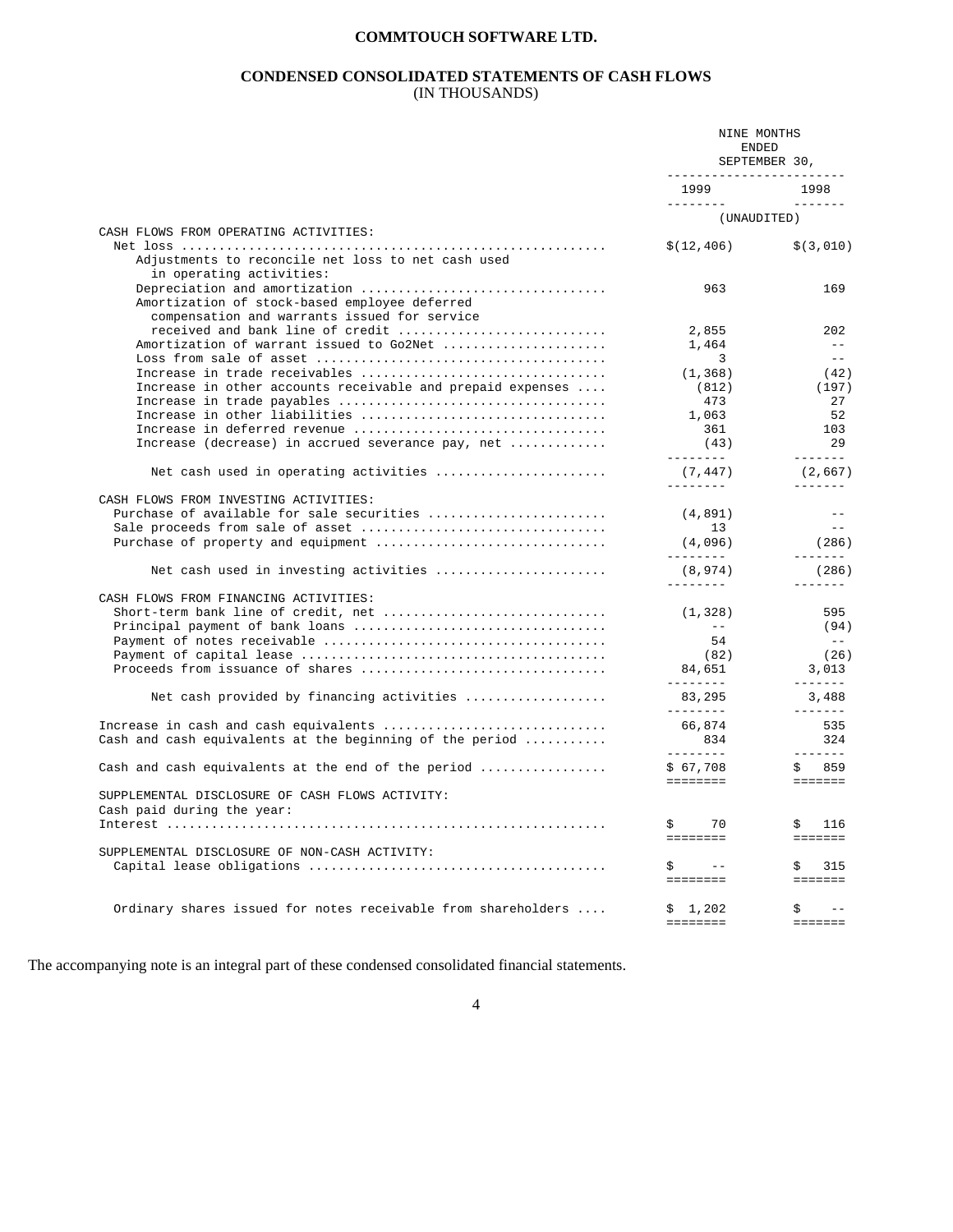#### **NOTE TO CONDENSED CONSOLIDATED FINANCIAL STATEMENTS**  (Unaudited)

#### 1. Basis of Presentation:

The condensed consolidated financial statements have been prepared by Commtouch Software Ltd., without audit, and include the accounts of Commtouch Software Ltd. and its wholly-owned subsidiary (collectively the "Company"). Certain information and footnote disclosures, normally included in financial statements prepared in accordance with generally accepted accounting principles, have been condensed or omitted pursuant to such rules and regulations. In the opinion of the Company, the financial statements reflect all adjustments, consisting only of normal recurring adjustments, necessary for a fair presentation of the financial position at September 30, 1999 and the operating results and cash flows for the reported periods. These financial statements and notes should be read in conjunction with the Company's audited financial statements and notes thereto for the year ended December 31, 1998, which were filed with the Securities and Exchange Commission on Form F-1.

The results of operations for the three and nine months ended September 30, 1999 are not necessarily indicative of the results that may be expected for the future quarters or the year ending December 31, 1999.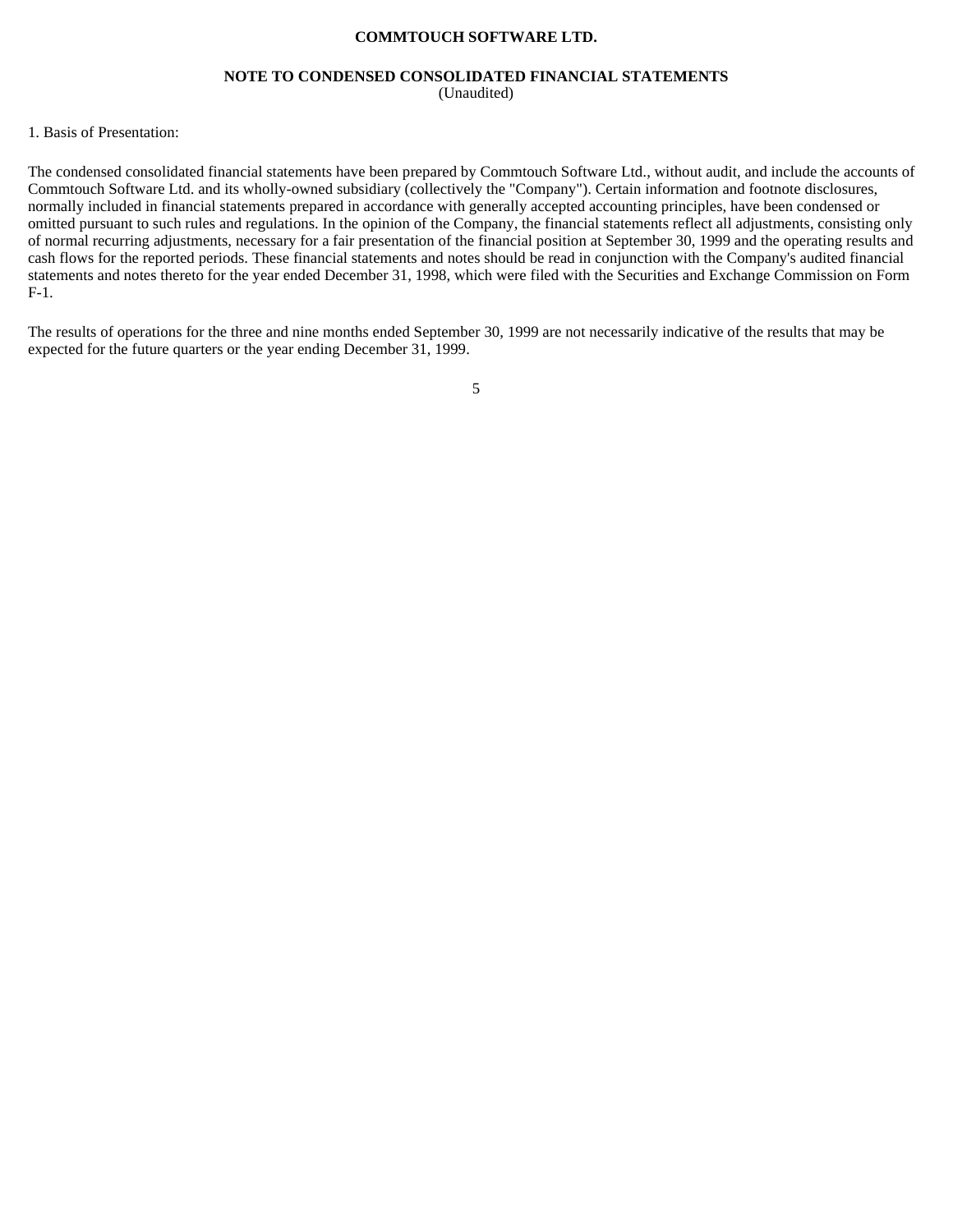#### **PART I. FINANCIAL INFORMATION**

#### **ITEM 2. MANAGEMENT'S DISCUSSION AND ANALYSIS OF FINANCIAL CONDITION AND RESULTS OF OPERATIONS**

The following Management's Discussion and Analysis of Financial Condition and Results of Operations contains forward-looking statements based upon current expectations that involve risks and uncertainties. Any statements contained herein that are not statements of historical fact may be deemed to be forward-looking statements. For example, the words "believes," "anticipates," "plans," "expects," "intends" and similar expressions are intended to identify forward-looking statements. CommTouch's actual results and the timing of certain events may differ significantly from those projected in the forward-looking statements. Factors that might cause future results to differ materially from those projected in the forward-looking statements include, but are not limited to, those discussed in "Risk Factors" in the Company's prospectus dated July 13, 1999.

#### **OVERVIEW**

We are a leading global provider of outsourced email and other messaging services. Our flexible and highly customizable solutions enable us to satisfy the different email and messaging needs of a wide range of business partners, including websites of all sizes and businesses worldwide. As of September 30, 1999, we had approximately 137 business partners offering our Web-based email from their sites. Our business partners include Excite, Go2Net, FortuneCity, Talk City and Nippon Telephone and Telegraph. Through our business partners' sites we serve approximately 5.7 million emailboxes. In November 1998, we launched our ZapZone Network service, which enables sites to provide email to their end users at no cost. As of September 30, 1999, we had registered approximately 150,000 sites through the ZapZone Network service, and were serving over 902,000 ZapZone Network emailboxes. Business partners may provide us with a large number of users but pay a relatively small minimum annual service fee. Consumers have historically been reluctant to pay for services on the Internet, and therefore end users may not be willing to pay for premium services. Since untargeted advertising on the Internet has not shown a significant success rate, advertisers may not be willing to pay us to provide banner advertising or direct e-marketing.

#### **INITIAL PUBLIC OFFERING**

On July 16, 1999, the Company completed its initial public offering and raised \$70,786,000, net of underwriters commission, from the public offering (including the exercise of the underwriters' overallotment option) and the private placement from the strategic partnership with Go2Net and Vulcan Ventures (see note below).

#### **STRATEGIC TRANSACTION**

Concurrently with the sale of the shares in the initial public offering, we entered into an agreement with Go2Net, a network of branded, technology- and community-driven websites focused on personal finance, commerce, and games. Go2Net also develops Web-related software. Pursuant to the agreement we will offer Go2Net's end users with a private label email service, including our email, calendaring and other services. The services will be customized to the look and feel of Go2Net's websites. The terms of this agreement are substantially the same as our commercial agreements with other business partners except that we have agreed to share a materially greater portion of our advertising revenues with Go2Net than we are sharing under other similar agreements. In addition, in connection with the agreement, we issued to Go2Net a warrant to purchase 1,136,000 ordinary shares at a per share exercise price of \$12.80, subject to adjustment as set forth in the warrant. The warrant is fully vested and non-forfeitable. The warrant will expire on July 16, 2004, the fifth anniversary of the initial public offering. The fair value of the warrant, estimated at \$5.8 million, will be amortized to operating expenses ratably over the minimum term of the agreement, or one year. Simultaneously with the sale of the shares in the initial public offering, we sold 1,344,086 ordinary shares to Go2Net and Vulcan Ventures Incorporated at \$14.88 per share in a private placement. In the future, we may have to issue in-the-money warrants to acquire our ordinary shares to business partners who provide us with a large base of potential end users. We may also have to provide these business partners with more favorable commercial terms than we have previously provided to our business partners. The issuance of in-the-money warrants and

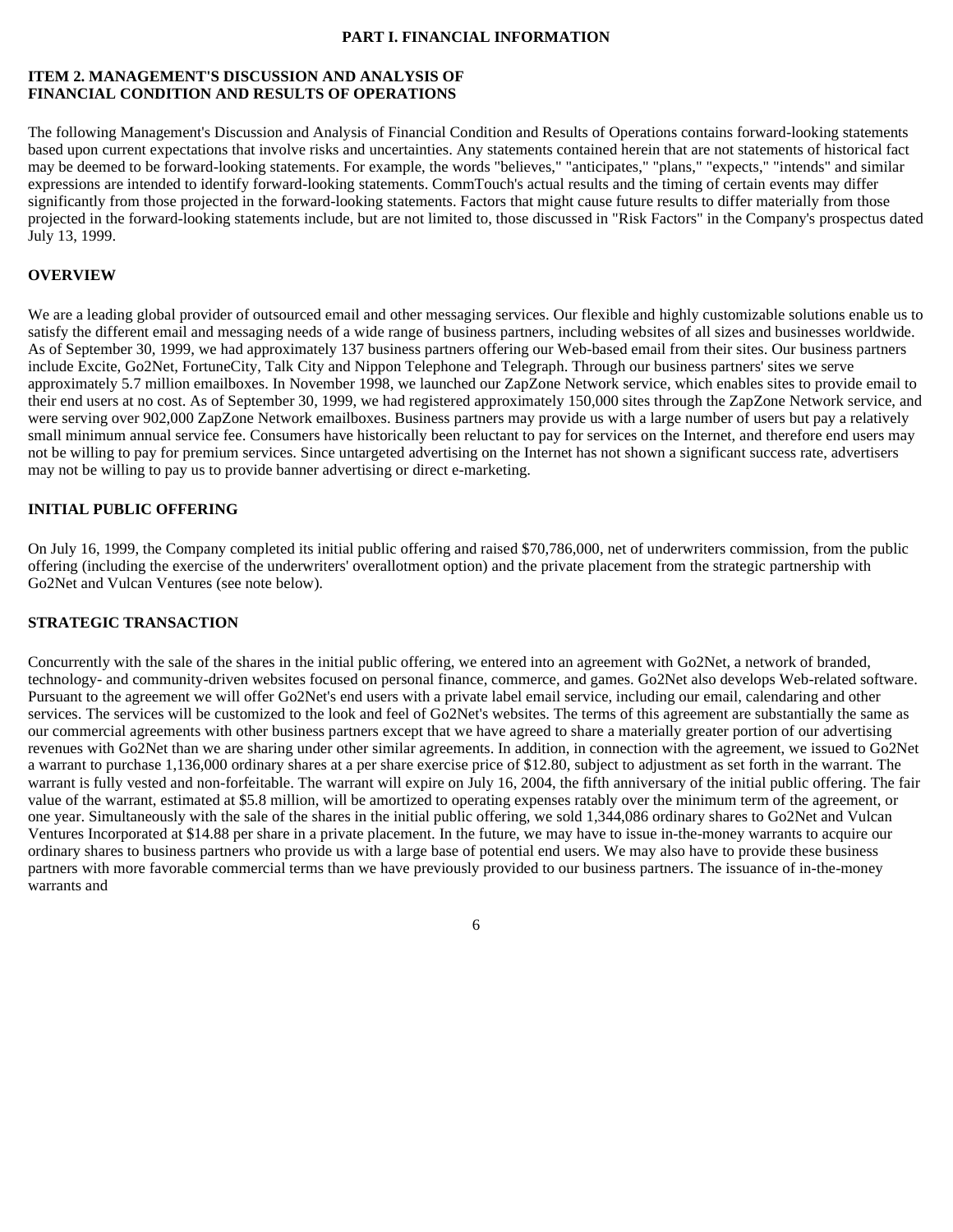the grant of more favorable terms to business partners may further dilute our shareholders, increase our operating loss in the future and cause our stock price to fall.

#### **RESULTS OF OPERATIONS**

The following table sets forth financial data for the three month and nine month periods ended September 30, 1999 and 1998 (in thousands):

|                                                                                                                                                                                                                                                                                        | THREE MONTHS ENDED<br>SEPTEMBER 30,              |                                 | NINE MONTHS ENDED<br>SEPTEMBER 30,                  |                                    |
|----------------------------------------------------------------------------------------------------------------------------------------------------------------------------------------------------------------------------------------------------------------------------------------|--------------------------------------------------|---------------------------------|-----------------------------------------------------|------------------------------------|
|                                                                                                                                                                                                                                                                                        | 1999<br>-------                                  | 1998                            | 1999<br>--------                                    | 1998                               |
| Email services revenue<br>Cost of Email services revenue                                                                                                                                                                                                                               | \$1.117<br>1,325                                 | \$ 130<br>166                   | \$2.015<br>2,371                                    | Ŝ.<br>221<br>310                   |
|                                                                                                                                                                                                                                                                                        | (208)                                            | (36)                            | (356)                                               | (89)                               |
| Operating expenses:<br>Research and development, net<br>Sales and marketing<br>General and administrative<br>Amortization of the prepaid marketing expenses<br>relating to Go2Net warrant<br>Amortization of stock-based employee<br>deferred compensation<br>Total operating expenses | 797<br>2,006<br>1,485<br>1,464<br>1,096<br>6,848 | 308<br>509<br>151<br>18<br>986  | 1,511<br>3,562<br>3,330<br>1,464<br>2,495<br>12,362 | 879<br>1,474<br>426<br>28<br>2,807 |
| Interest income (expense) and other, net                                                                                                                                                                                                                                               | (7,056)<br>577                                   | (1, 022)<br>(28)                | (12, 718)<br>312                                    | (2, 896)<br>(114)                  |
|                                                                                                                                                                                                                                                                                        | -------<br>\$ (6.479)<br>=======                 | -------<br>\$(1.050)<br>------- | ---------<br>\$(12.406)<br>========                 | -------<br>\$ (3,010)<br>-------   |

#### **COMPARISON OF THE THREE AND NINE MONTHS ENDED SEPTEMBER 30, 1999 AND 1998**

Revenues. Email service revenues increased from \$130,000 for the three months ended September 30, 1998 to \$1,117,000 for the three months ended September 30, 1999. Email service revenue increased from \$221,000 for the nine months ended September 30, 1998 to \$2,015,000 for the nine months ended September 30, 1999. The key factor contributing to the growth of our revenues for the three and nine month periods ended September 30, 1999 is the increase in the number of business partners that have contracts that are generating revenue for the Company. As of September 30, 1999, the Company had backlog from minimum service fee contracts amounting to approximately \$6,500,000, which will be recognized as revenue over future quarters.

Cost of Revenues. Our cost of revenues increased from \$166,000 for the three months ended September 30, 1998 to \$1,325,000 for the three months ended September 30, 1999 and increased from \$310,000 for the nine months ended September 30, 1998 to \$2,371,000 for the nine months ended September 30, 1999 because of the increase in the number of business partners and one time charges for headhunter fees. Costs of revenues consisted primarily of costs related to Internet data center services from a third-party provider, depreciation of equipment, Internet access, personnel and related costs. We expect cost of revenues to increase on an absolute basis, primarily as a result of an increase in our email service revenues, but to decrease as a percentage of email service revenues due to economies of scale.

Research and Development Costs, Net. Research and development costs consist primarily of personnel and related costs, depreciation of equipment, supply costs and royalties paid to the Israeli Government for grants received in prior years for research and development activities. These royalties are paid at rates ranging from 3% to 5% of total revenues. We do not expect to receive further grants from the Israeli Government. Our research and development costs increased from \$308,000 for the three months ended September 30, 1998 to \$797,000 for the three months ended September 30, 1999 and from \$879,000 from the nine months ended September 30, 1998 to \$1,511,000 for the nine months ended September 30, 1999, due primarily to higher personnel and related costs. We expect that research and development costs, net, will increase in absolute dollar amounts due to increases in personnel costs related directly to new employees being hired to develop new service offerings, however such costs will decrease as a percentage of revenues.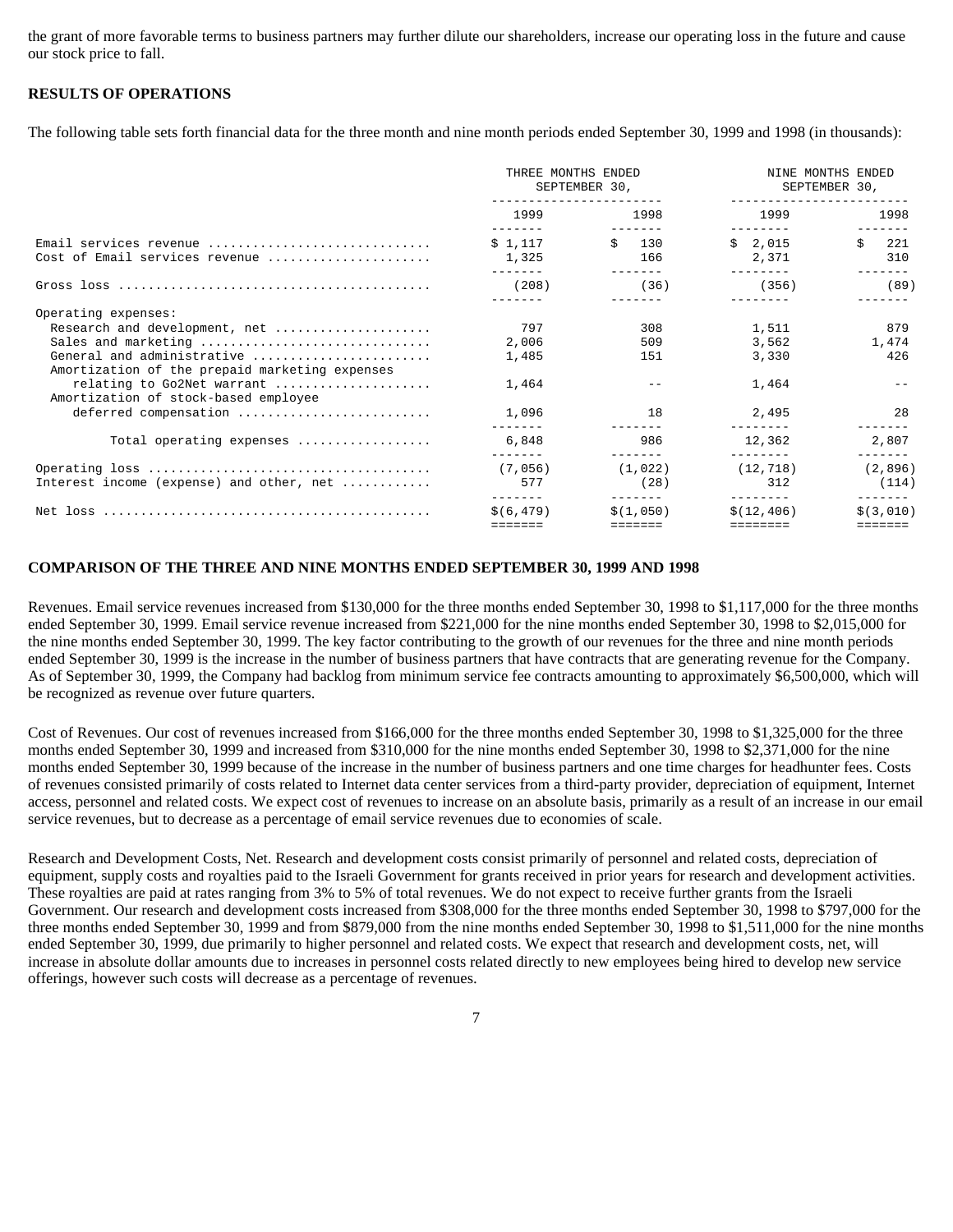Sales and Marketing. Sales and marketing expenses consist primarily of personnel and related costs, public relations, direct sales efforts, including travel expenses and royalties paid to the Israeli Government for grants received in prior years for marketing activities. Our sales and marketing expenses increased from \$509,000 for the three months ended September 30, 1998 to \$2,006,000 for the three months ended September 30, 1999 and increased from \$1,474,000 for the nine months ended September 30, 1998 to \$3,562,000 for the nine months ended September 30, 1999 due primarily to marketing and other costs to support the growth of our email service revenues. We expect sales and marketing expenses to significantly increase in the future in absolute dollar amounts due to increases in personnel costs related directly to new employees being hired to conduct sales to business partners and the related market support to further develop our brand. We expect that for the next several quarters, the increase in sales and marketing expenses will be somewhat proportionate to the increase in revenues. If we achieve significant revenue growth, we expect that sales and marketing expenses will start to decline as a percentage of total revenues as we hire additional personnel and continue to support and develop the email service business.

General and Administrative. General and administrative costs consist primarily of personnel and related costs, professional services and facility costs. Our general and administrative expenses increased from \$151,000 for the three months ended September 30, 1998 to \$1,485,000 for the three months ended September 30, 1999, and increased from \$426,000 for the nine months ended September 30, 1998 to \$3,330,000 for the nine months ended September 30, 1999, due primarily to substantially higher personnel and related costs, facility costs, higher fees for outside professional services and other costs to support the growth of our email service revenues. We expect general and administrative costs to increase on an absolute basis due to increased personnel and related costs, higher facility costs associated with additional personnel and other costs necessary to support and develop the email service business. We expect that general and administrative expenses as a percentage of total revenues will start to decline in the next several quarters.

Amortization of the Prepaid Marketing Expenses relating to Go2Net warrant. Amortization of the prepaid marketing expenses relating to the Go2Net warrant was \$1,464,000 for the three months, and nine months, ended September 30, 1999. The prepaid marketing expense is being amortized using the straight line method over the minimum term of the contract, or one year.

Amortization of Stock-based Employee Deferred Compensation. Our stock-based employee compensation expenses increased from \$18,000 for the three months ended September 30, 1998 to \$1,096,000 for the three months ended September 30, 1999 and from \$28,000 for the nine months ended September 30, 1998 to \$2,495,000 for the nine months ended September 30, 1999. The deferred compensation is being amortized using the sum-of-digits method over the vesting schedule, generally four years, and was slightly higher in the third quarter of 1999 then decreasing in each successive quarter.

Interest Income/(Expense) and Other Expense, Net. Our interest income/(expense) and other expense, net, decreased from a net expense of \$28,000 for the three months ended September 30, 1998 to a net income of \$577,000 for the three months ended September 30, 1999, due primarily to increased recognized costs of warrants granted to the Bank Lepituach Ha Taasia B'Israel Ltd. "Bank Lepituach Ha Taasia" net of interest income earned from cash and cash equivalents since the initial public offering. In April 1999, we fully repaid the short-term bank line of credit to Bank Lepituach Ha Taasia, and they fully exercised all their warrants.

#### **LIQUIDITY AND CAPITAL RESOURCES**

We have financed our operations principally from the sale of equity securities and to a lesser extent from bank loans and research and development and royalty-bearing marketing grants from the Israeli government. On July 16, 1999, the Company raised \$70,786,000, net of underwriters commission (\$66,177,000 net of expenses), from the public offering (including the exercise of the underwriters' overallotment option) and the private placement from the strategic partnership with Go2Net and Vulcan Ventures. As of September 30, 1999, we had \$67,708,000 in cash and cash equivalents.

Net cash provided by financing activities was \$83,295,000 for the nine months ended September 30, 1999. Net cash used in operating activities was \$7,447,000 for the nine months ended September 30, 1999. Net cash used for operating activities is comprised of net loss for the nine months, partially offset by depreciation, amortization expenses, increases in other accounts receivable and prepaid expenses. Net cash used in investing activities was \$8,974,000 for the nine months ended September 30, 1999. These investing activities consisted of purchases of property and equipment and purchases of available for sale securities.

As of September 30, 1999, we had net working capital of \$76,326,000. The short-term bank line of credit was repaid in April 1999. Through March 31, 1999, we issued to Bank Lepituach Ha Taasia warrants to purchase 96,340 ordinary shares. Bank Lepituach Ha Taasia exercised the warrants in the second quarter of 1999.

In the first quarter of 1999, we issued Series C Convertible Preferred Shares to investors resulting in net proceeds of \$5.3 million. In the second quarter of 1999, we issued to investors Convertible Promissory Notes which later converted into 42,081 Series D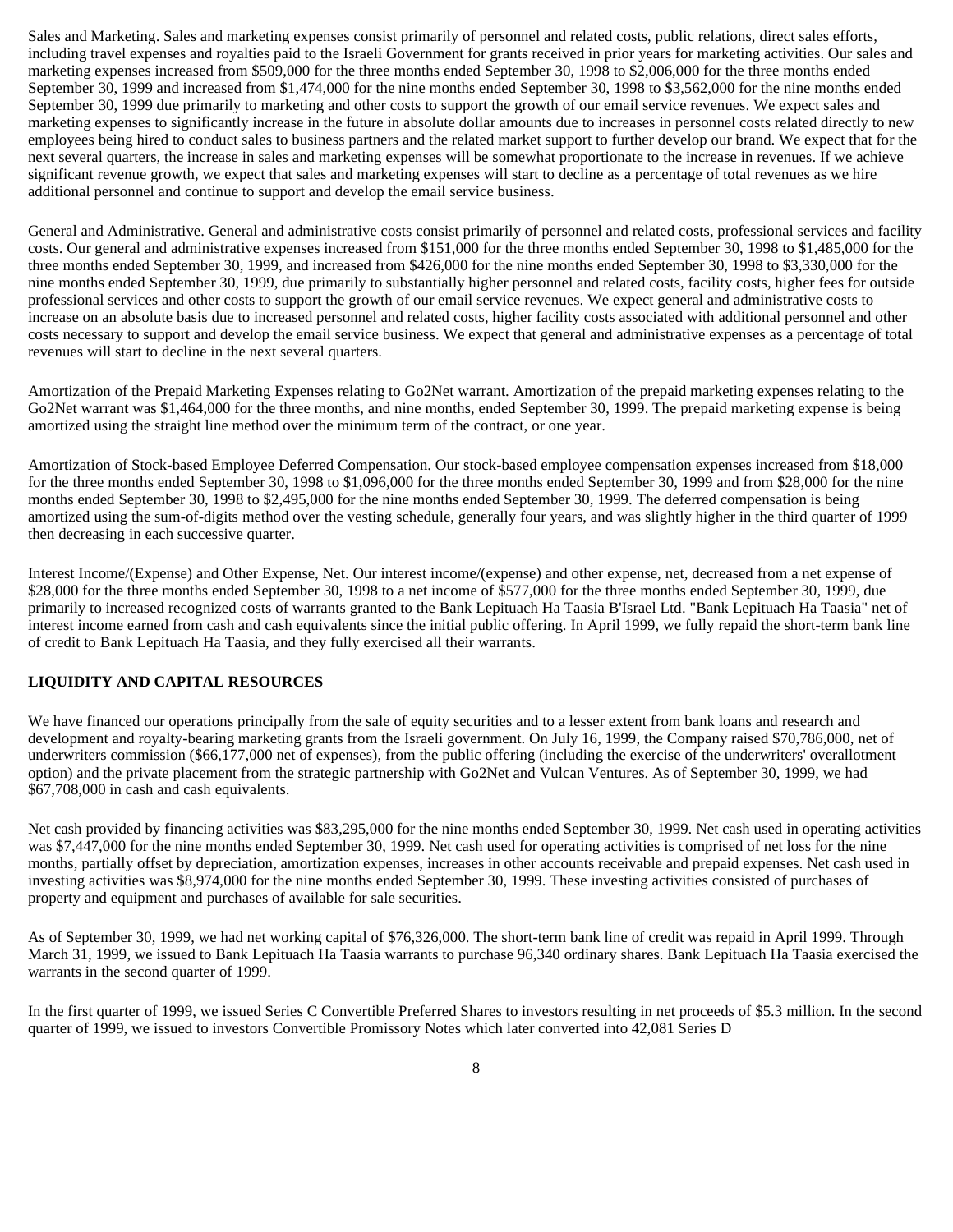Convertible Preferred Shares resulting in net proceeds of approximately \$13.2 million. All of our convertible preferred shares automatically converted into ordinary shares upon the closing of our initial public offering on July 16, 1999.

#### **YEAR 2000 ISSUE**

The Year 2000 issue is the result of computer programs being written using two digits rather than four to define the applicable year. Any computer programs or hardware that have date-sensitive software or embedded chips may recognize a date using "00" as the year 1900 rather than the year 2000. This could result in system failures or miscalculations, causing disruptions of operations for any company using such computer programs or hardware, including, among other things, a temporary inability to process transactions, send invoices or engage in normal business activities. As a result, many companies' computer systems may need to be upgraded or replaced in order to avoid Year 2000 issues.

We are a comparatively new enterprise, and, accordingly, the majority of the software and hardware we use to manage our business has been purchased or developed by us within the last 24 months. While this fact does not uniformly protect us against Year 2000 exposure, we believe we gain some mitigation from the fact that the information technology (IT) we use to manage our business is not based upon "legacy system" hardware and software. "Legacy system" is a term often used to describe hardware and software systems which were developed in previous decades when there was less awareness of Year 2000 issues. Generally, hardware and software design in this decade and the past several years in particular has given greater consideration to Year 2000 issues. All of the software code we have internally developed to manage our network traffic, for example, uses four digits to define the applicable year.

We are in the process of testing our internal IT and non-IT systems. To date, we have only completed preliminary testing of our internally developed IT and non-IT systems. All of the testing we have completed has been performed by our own personnel; to date, we have not retained any outside service or consultants to test or review our systems for Year 2000 compliance. Based on the testing we have performed, we believe that such software is Year 2000 compliant; however, we intend to complete more extensive testing in the fourth quarter of 1999.

In addition to our internally developed software, we utilize software and hardware developed by third parties for both our network and internal information systems. To date, we have not done any testing of such third-party software or hardware to determine Year 2000 compliance. We have, however, obtained certifications from our key suppliers of hardware and networking equipment for our data centers that such hardware and networking equipment is Year 2000 compliant. Additionally, we have received assurances from the providers of key software applications for our internal operations that their software is Year 2000 compliant. Based upon an initial evaluation of our broader list of software and hardware providers, we believe that all of these providers are reviewing and implementing their own Year 2000 compliance programs, and we will work with these providers to address the Year 2000 issue and continue to seek assurances from them that their products are Year 2000 compliant.

In addition, we rely on third party network infrastructure providers to gain access to the Internet. If such providers experience business interruptions as a result of their failure to achieve Year 2000 compliance, our ability to provide Internet connectivity could be impaired, which could have a material adverse effect on our business, results of operations and financial condition.

Our customers' success in maintaining Year 2000 compliance is also significant to our ability to generate revenues and execute our business plan. We currently derive revenue by charging a fixed fee per month for each mailbox we host, by charging a service fee plus advertising sharing or by sharing advertising revenues with our customers. In either case, interruptions in our customers' services and online activities caused by Year 2000 problems could have a material, adverse effect on our revenues to the extent that such interruptions limit or delay our customers' ability to expand their base of email users.

We have not incurred any significant expenses to date, and we do not anticipate that the total costs associated with our Year 2000 remediation efforts, including both expenses already incurred and any to be incurred in the future, will exceed \$100,000. However, if we, our customers, our providers of hardware and software, or our third party network providers fail to remedy any Year 2000 issues, our service could be interrupted and we could experience a material loss of revenues that could have a material adverse effect on our business, results of operations, and financial condition. We would consider such an interruption to be the most reasonably likely unfavorable result of any failure by us, or the third parties upon whom we rely, to achieve Year 2000 compliance. Presently, we believe we are unable to reasonably estimate the duration and extent of any such interruption, or quantify the effect it may have on our future revenues. We have yet to develop a comprehensive contingency plan to address the issues which could result from such an event. We are prepared to develop such a plan if our ongoing assessment leads us to conclude we have significant exposure based upon the likelihood of such an event.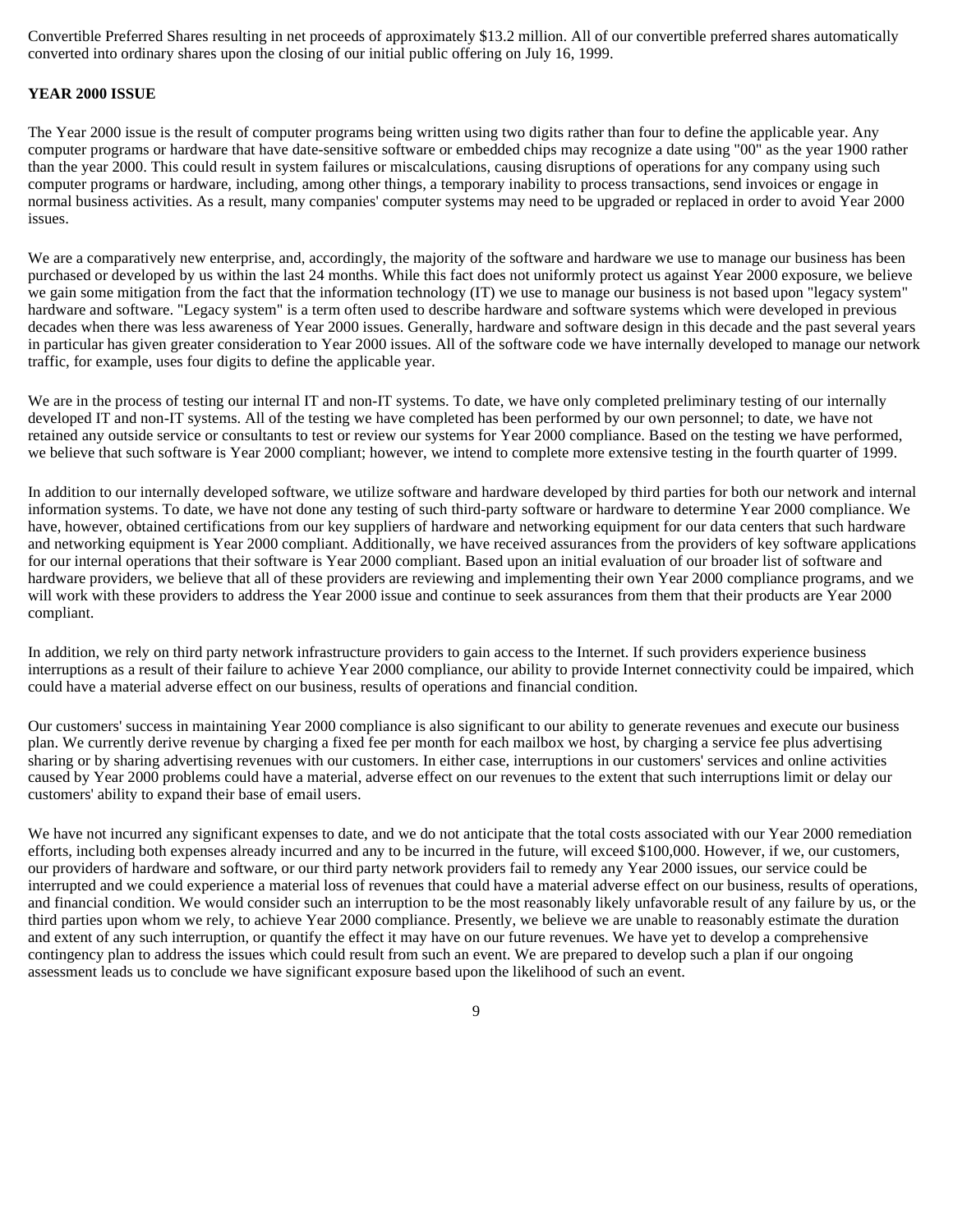#### **EFFECTIVE CORPORATE TAX RATES**

Our tax rate will reflect a mix of the U.S. statutory tax rate on our U.S. income and the Israeli tax rate discussed below. We expect that most of our taxable income will be generated in Israel. Israeli companies are generally subject to corporate tax at the rate of 36% of taxable income. The majority of our income, however, is derived from our company's capital investment program with Approved Enterprise status under the Law for the Encouragement of Capital Investments in two separate plans, and is therefore eligible for certain tax benefits. Pursuant to these benefits, we will enjoy a tax exemption on income derived during the first two years in which such investment plans produce taxable income (provided that we do not distribute such income as a dividend) and a reduced tax rate of 10% to 25% for an additional period of eight years depending on the level of foreign investment in CommTouch. All of these tax benefits are subject to various conditions and restrictions. There can be no assurance that we will obtain approval for additional Approved Enterprise programs, or that the provisions of the law will not change. Moreover, notwithstanding these tax benefits, to the extent we receive income from countries other than Israel, such income may be subject to withholding tax.

Since we have incurred tax losses through December 31, 1998, we have not yet used the tax benefits for which we are eligible.

#### **IMPACT OF INFLATION AND CURRENCY FLUCTUATIONS**

Most of our sales are in dollars. However, a large portion of our costs relates to our operations in Israel. A substantial portion of our operating expenses, primarily our research and development expenses, is denominated in NIS. For the purposes of our financial statements, costs not effectively denominated in dollars are translated to dollars when recorded, at prevailing exchange rates and will increase if the rate of inflation in Israel exceeds the devaluation of the NIS as compared to the dollar or if the timing of such devaluations lags considerably behind inflation. Consequently, we are and will be affected by changes in the prevailing NIS/dollar exchange rate. We might also be affected by the dollar exchange rate to the major European and Asian currencies, due to the fact that we derive revenues from business partners in Europe and Asia.

In recent years (until 1997), inflation in Israel exceeded the devaluation of the NIS against the dollar and the Company experienced increases in the dollar cost of its operations in Israel. Because exchange rates between the NIS and the dollar fluctuate continuously (albeit with a historically declining trend in the value of the NIS), exchange rate fluctuations and especially larger periodic devaluations will have an impact on our profitability and period-to-period comparisons of our results. The effects of foreign currency remeasurements are reported in the Consolidated Financial Statements in current operations. In the fourth quarter of 1998 the rate of exchange between the NIS and the dollar fluctuated more significantly than in prior periods.

The representative exchange rate, as reported by the Bank of Israel, was NIS 4.276 for one dollar on September 30, 1999.

#### **QUALITATIVE AND QUANTITATIVE DISCLOSURE ABOUT MARKET RISK**

We develop our technology in Israel and provide our services in North America, India, Europe and the Far East. As a result, our financial results could be affected by factors such as changes in foreign currency exchange rates or weak economic conditions in foreign markets. As most of our sales are currently made in U.S. dollars, a strengthening of the dollar could make our services less competitive in foreign markets. Our interest expense on our capital lease obligations with a U.S. leasing company is sensitive to changes in the general level of U.S. interest rates. Due to the nature and level of our debts, we have concluded that there is currently no material market risk exposure. Therefore, no quantitative tabular disclosures are required.

#### **SIGNATURES**

Pursuant to the requirements of the Securities Exchange Act of 1934, the registrant has duly caused this report to be signed on its behalf by the undersigned, thereunto duly authorized.

#### **COMMTOUCH SOFTWARE, LTD.**  (Registrant)

Date December 02, 1999 By /s/ JAMES E. COLLINS ------------------------------- ----------------------------------

 James E. Collins Chief Financial Officer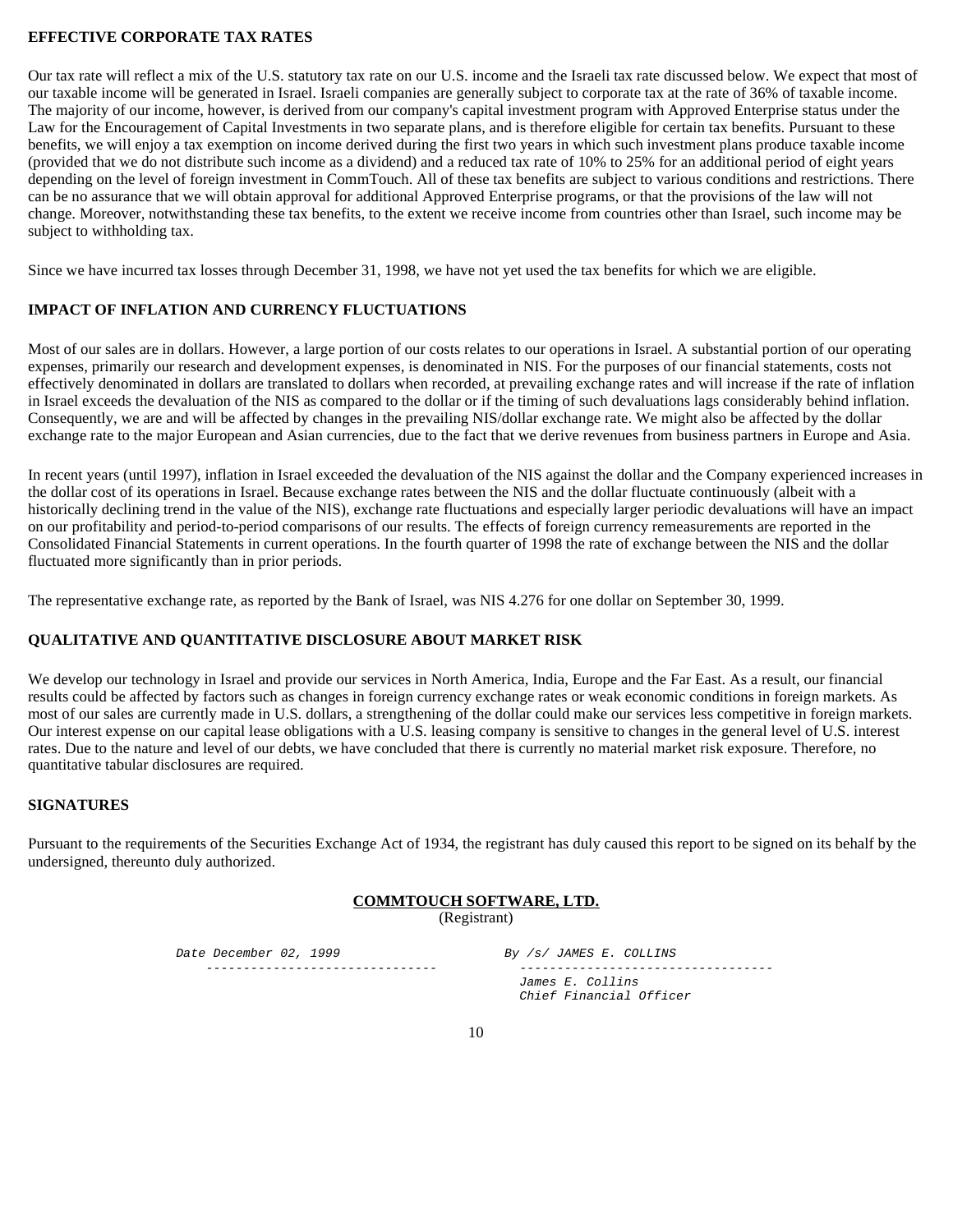#### **EXHIBIT INDEX**

Exhibit Description of Document

------- ----------------------- 1 October 27, 1999 Press Release: "Commtouch Revenues increase 102 percent over last quarter"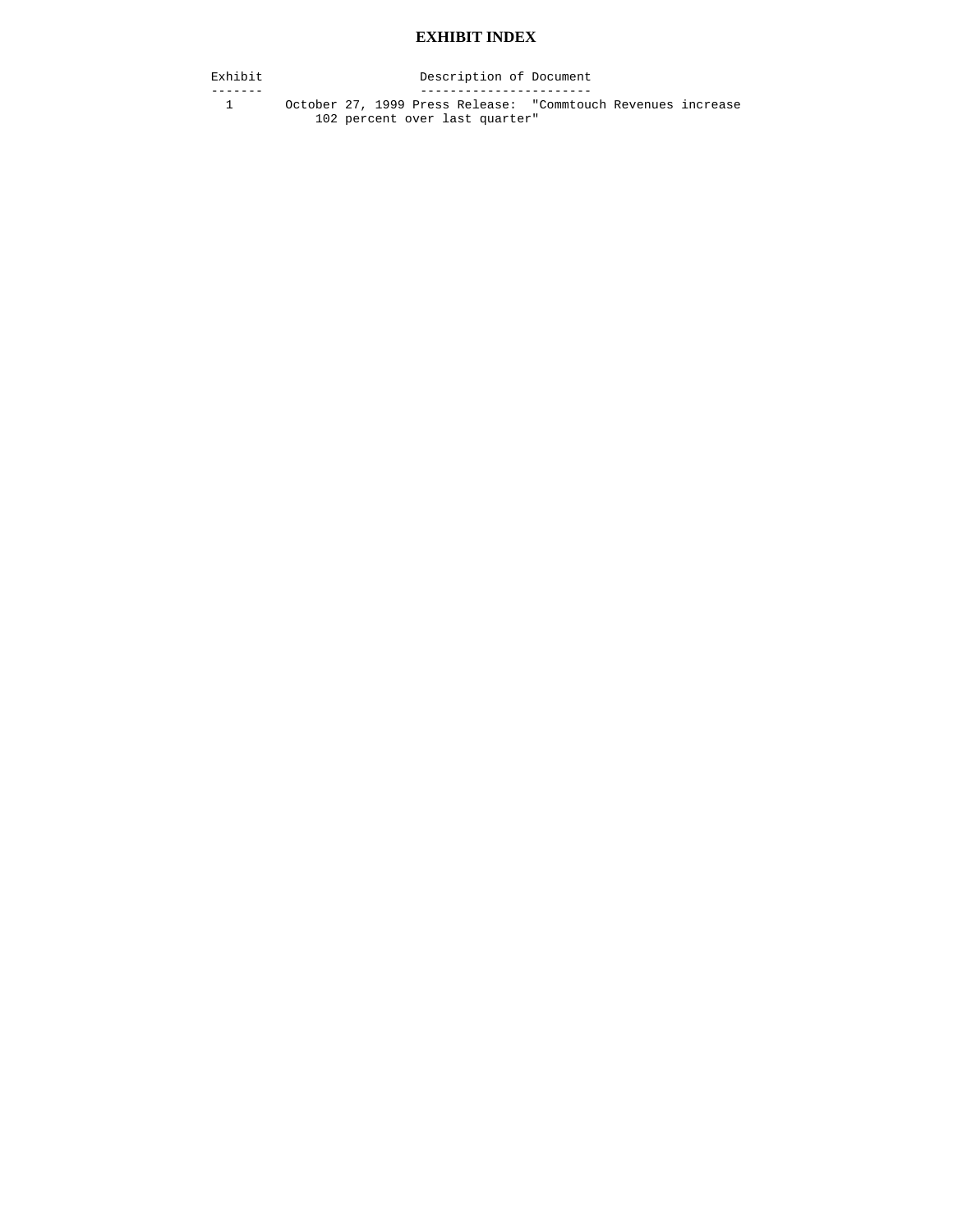#### **EXHIBIT 1**

#### **COMPANY CONTACT:**

Jean Marie Layton Investor Relations Manager CommTouch Software 408/653-4358 jmlayton@commtouch.com www.commtouch.com

#### **COMMTOUCH REVENUES INCREASE 102 PERCENT OVER LAST QUARTER**

Santa Clara, CA (October 27, 1999)--CommTouch Software Ltd. (Nasdaq: CTCH), a leading provider of web-based email, today reported results for the third quarter and nine months ended September 30, 1999. Revenues for the third quarter of 1999 were \$1.1 million, a 102% increase over second quarter revenues of \$0.5 million. Revenues for the nine months ended September 30, 1999 increased 812% to \$2.0 million from \$0.2 million for the nine months ended September 30, 1998. As of September 30, 1999, the Company had a backlog from email service fee contracts amounting to approximately \$6.5 million which will be recognized as revenue over future quarters.

"The growth we experienced this quarter once again demonstrates our leading position in the outsourced email market worldwide," explained Gideon Mantel, CEO of CommTouch. "We are at the center of the most important e-trends seen today: the explosive growth of email as a primary communication channel, the rapid adoption of outsourcing as a competitive necessity and the globalization of business strategies," Mantel added.

Net loss for the quarter ended September 30, 1999, excluding amortization of the prepaid marketing asset resulting from a warrant issued to Go2Net and stock-based employee deferred compensation, was \$3.92 million, or \$0.31 per share compared with a net loss, excluding charges, of \$1.03 million, or \$0.71 per share, in the comparable quarter a year ago.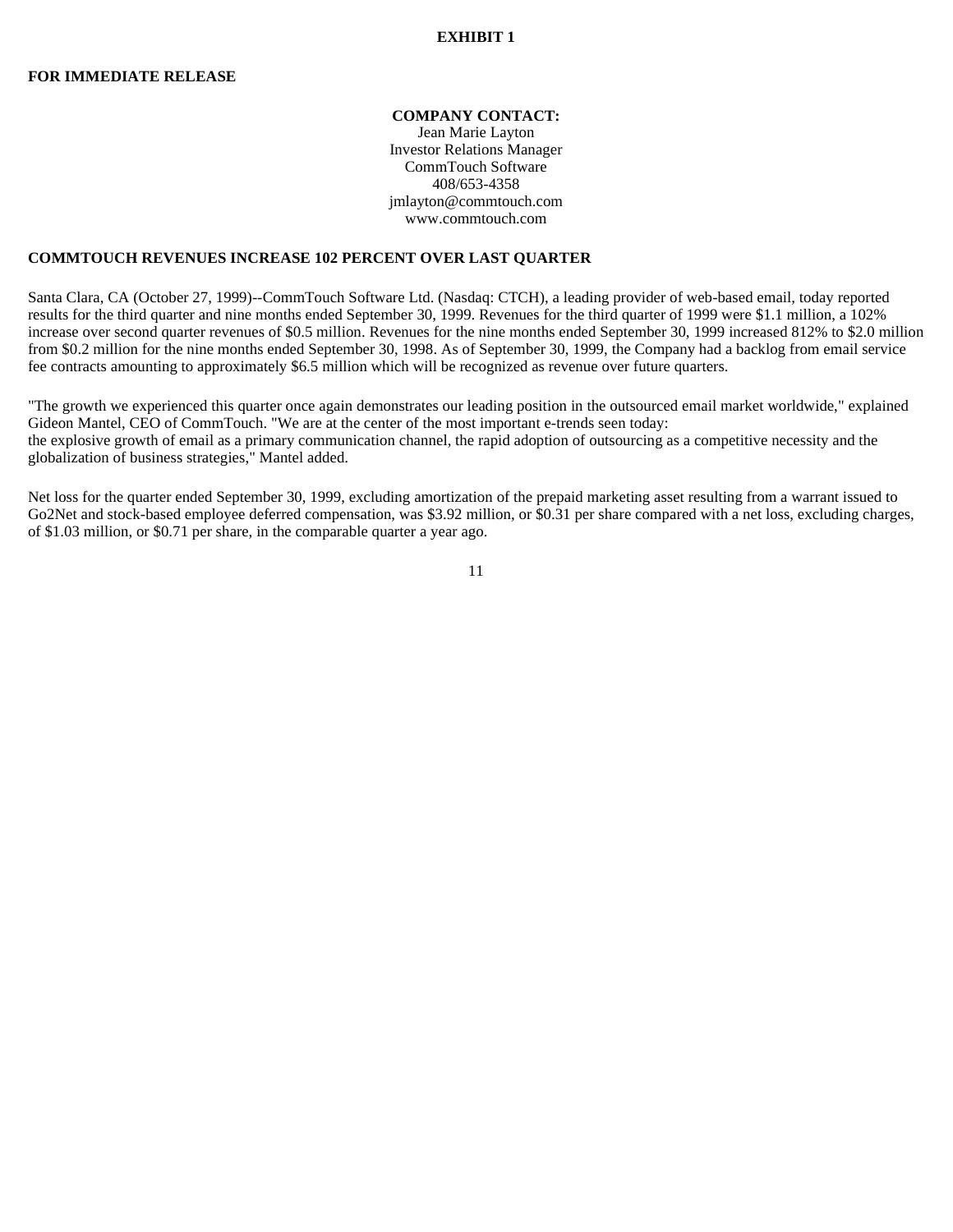Net loss for the quarter ended September 30, 1999 was \$6.5 million compared to \$1.1 million for the third quarter of 1998. Net loss for the nine months ended September 30, 1999 was \$12.4 million compared to \$3.0 million for the nine months ended September 30, 1998. Net loss per share for the quarter ended September 30, 1999 decreased 29% to \$0.51 compared to net loss per share of \$0.72 in the comparable quarter a year ago.

#### **ABOUT COMMTOUCH**

Serving 6.6 million active emailboxes around the world, CommTouch is a leading provider of outsourced email and messaging services for corporations and consumers worldwide. CommTouch email is designed for superior performance and rapid scalability, offering end user interfaces in sixteen of the world's major languages.

With more than eight years of delivering intuitive, award-winning email software, CommTouch provides its customers a truly comprehensive turn-key email service, together with options for premium communications services and direct marketing opportunities.

The Company partners with internationally recognized consumer-driven organizations, including Ericsson, Excite International (NASDAQ: ATHM), First USA (NYSE: ONE), Go2Net (Nasdaq: GNET), McGraw Hill's BusinessWeek Magazine (NYSE: MHP), Discovery Channel Online, Nippon Telephone & Telegraph (NYSE: NTT), ZDNet (NYSE: ZDZ), Talk City (Nasdaq: TCTY), Netopia (NASDAQ: NTPA), Snowball.com, Hachette Multimedia, the McClatchy Group's Nando.net (NYSE: MNI), The Headbone Zone, News Corp's (NYSE:NWS) People's Daily joint venture ChinaByte and the Hollinger Group's Jerusalem Post.

Founded in 1991, CommTouch has offices in Silicon Valley, California, New York City, London, and Tel Aviv, Israel. Additional information may be obtained by visiting: www.commtouch.com.

#### **-More-**

(C) 1999 CommTouch Software, Ltd. All rights reserved. CommTouch is a registered trademark of CommTouch Software Ltd. Terms and product names in this document may be trademarks of others.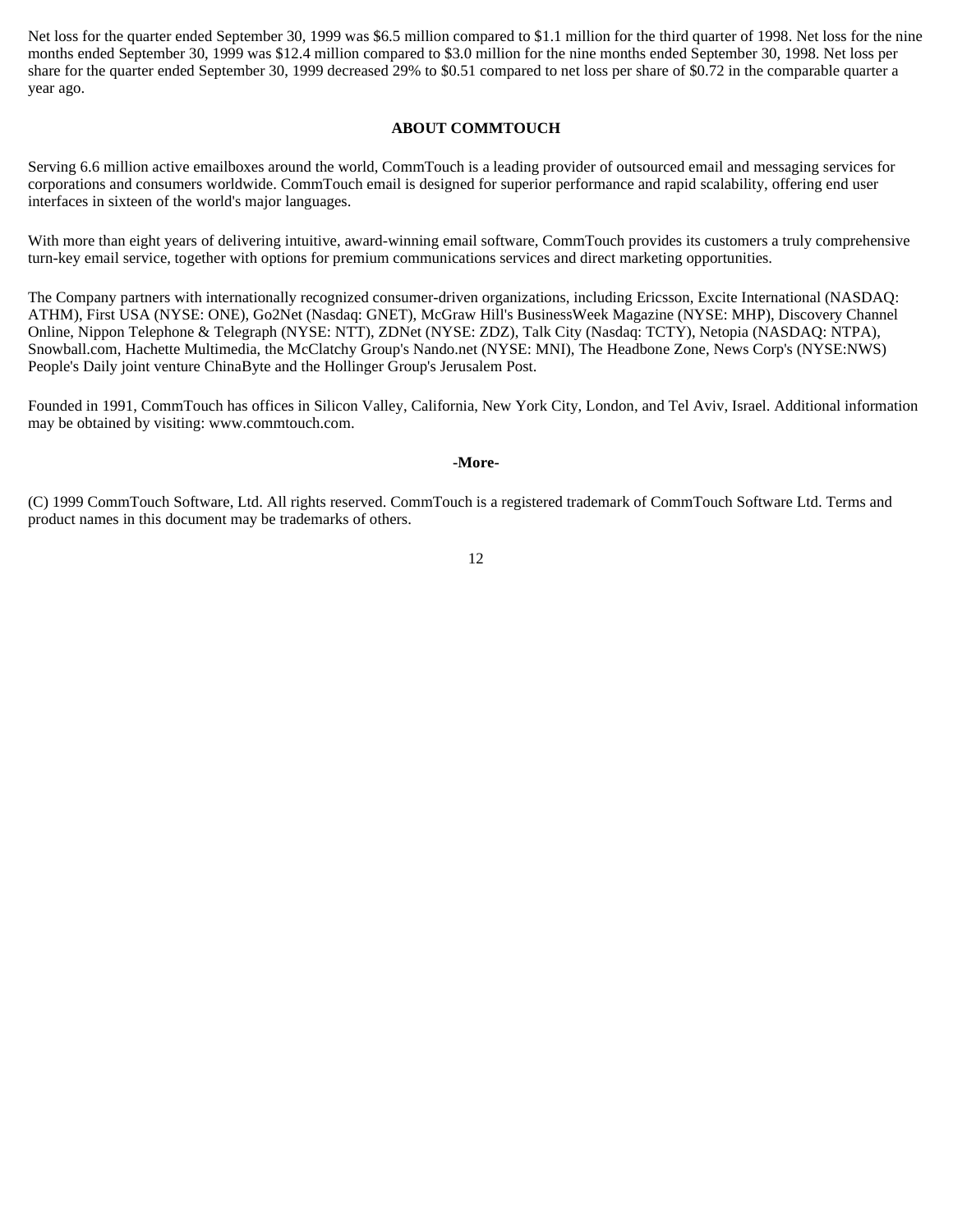#### **CONDENSED CONSOLIDATED BALANCE SHEETS**  (IN THOUSANDS)

|                                                                | SEPTEMBER 30,<br>1999 | DECEMBER 31,<br>1998<br>$- - - - - -$                                                                                                                                                                                                                                                                                                                                                                                                                                                             |
|----------------------------------------------------------------|-----------------------|---------------------------------------------------------------------------------------------------------------------------------------------------------------------------------------------------------------------------------------------------------------------------------------------------------------------------------------------------------------------------------------------------------------------------------------------------------------------------------------------------|
|                                                                | (UNAUDITED)           |                                                                                                                                                                                                                                                                                                                                                                                                                                                                                                   |
| ASSETS                                                         |                       |                                                                                                                                                                                                                                                                                                                                                                                                                                                                                                   |
| Current Assets:                                                |                       |                                                                                                                                                                                                                                                                                                                                                                                                                                                                                                   |
| Cash and cash equivalents<br>Available for sale securities     | \$67,708<br>4,930     | \$<br>834<br>$- -$                                                                                                                                                                                                                                                                                                                                                                                                                                                                                |
| Trade receivables                                              | 1,501                 | 133                                                                                                                                                                                                                                                                                                                                                                                                                                                                                               |
| Prepaid marketing expenses relating to Go2Net warrant          | 4,386                 | $\sim$ $-$                                                                                                                                                                                                                                                                                                                                                                                                                                                                                        |
| Prepaid expenses and other accounts receivable                 | 1,056                 | 244                                                                                                                                                                                                                                                                                                                                                                                                                                                                                               |
|                                                                | $- - - - - - - -$     | --------                                                                                                                                                                                                                                                                                                                                                                                                                                                                                          |
| Total current assets                                           | 79,581                | 1,211                                                                                                                                                                                                                                                                                                                                                                                                                                                                                             |
| Severance Pay Fund                                             | 318                   | 223                                                                                                                                                                                                                                                                                                                                                                                                                                                                                               |
| Property and Equipment, net                                    | 4,049                 | 932                                                                                                                                                                                                                                                                                                                                                                                                                                                                                               |
|                                                                | ---------             | --------                                                                                                                                                                                                                                                                                                                                                                                                                                                                                          |
|                                                                | \$83,948              | \$2,366                                                                                                                                                                                                                                                                                                                                                                                                                                                                                           |
|                                                                | ========              | <b>EEEEEEE</b>                                                                                                                                                                                                                                                                                                                                                                                                                                                                                    |
| LIABILITIES AND SHAREHOLDERS' EQUITY (DEFICIT)                 |                       |                                                                                                                                                                                                                                                                                                                                                                                                                                                                                                   |
| Current Liabilities:                                           |                       |                                                                                                                                                                                                                                                                                                                                                                                                                                                                                                   |
| Short-term bank line of credit                                 | \$<br>$- -$           | \$1,328                                                                                                                                                                                                                                                                                                                                                                                                                                                                                           |
| Trade payables                                                 | 919                   | 446                                                                                                                                                                                                                                                                                                                                                                                                                                                                                               |
| Employees and payroll accruals                                 | 941                   | 313                                                                                                                                                                                                                                                                                                                                                                                                                                                                                               |
| Deferred revenue                                               | 435                   | 74                                                                                                                                                                                                                                                                                                                                                                                                                                                                                                |
| Other liabilities                                              | 960                   | 490                                                                                                                                                                                                                                                                                                                                                                                                                                                                                               |
| Total current liabilities                                      | ---------<br>3,255    | --------<br>2,651                                                                                                                                                                                                                                                                                                                                                                                                                                                                                 |
|                                                                | ---------             | --------                                                                                                                                                                                                                                                                                                                                                                                                                                                                                          |
| Long-term Portion of Bank Loans and Capital Leases             | 47                    | 164                                                                                                                                                                                                                                                                                                                                                                                                                                                                                               |
| Accrued Severance Pay                                          | 418                   | 366                                                                                                                                                                                                                                                                                                                                                                                                                                                                                               |
|                                                                | ---------             | --------                                                                                                                                                                                                                                                                                                                                                                                                                                                                                          |
|                                                                | 465<br>________       | 530<br>--------                                                                                                                                                                                                                                                                                                                                                                                                                                                                                   |
| Commitments and Contingent Liabilities:                        | $\frac{1}{2}$         | $\frac{1}{2}$                                                                                                                                                                                                                                                                                                                                                                                                                                                                                     |
|                                                                |                       |                                                                                                                                                                                                                                                                                                                                                                                                                                                                                                   |
| Shareholders' Equity (Deficit)<br>Convertible preferred shares | $\equiv$ $\equiv$     | 74                                                                                                                                                                                                                                                                                                                                                                                                                                                                                                |
| Ordinary shares                                                | 204                   | 27                                                                                                                                                                                                                                                                                                                                                                                                                                                                                                |
| Additional paid-in capital                                     | 111,844               | 11,256                                                                                                                                                                                                                                                                                                                                                                                                                                                                                            |
| Stock-based employee deferred compensation                     | (6, 551)              | (418)                                                                                                                                                                                                                                                                                                                                                                                                                                                                                             |
| Notes receivable from shareholders                             | (1, 225)              | (77)                                                                                                                                                                                                                                                                                                                                                                                                                                                                                              |
| Unrealized holding gains                                       | 39                    | $\equiv$ $\equiv$                                                                                                                                                                                                                                                                                                                                                                                                                                                                                 |
| Accumulated deficit                                            | (24, 083)             | (11, 677)                                                                                                                                                                                                                                                                                                                                                                                                                                                                                         |
| Total shareholders' equity (deficit)                           | ---------<br>80,228   | --------<br>(815)                                                                                                                                                                                                                                                                                                                                                                                                                                                                                 |
|                                                                | ---------<br>\$83,948 | $\begin{array}{cccccccccc} \multicolumn{2}{c}{} & \multicolumn{2}{c}{} & \multicolumn{2}{c}{} & \multicolumn{2}{c}{} & \multicolumn{2}{c}{} & \multicolumn{2}{c}{} & \multicolumn{2}{c}{} & \multicolumn{2}{c}{} & \multicolumn{2}{c}{} & \multicolumn{2}{c}{} & \multicolumn{2}{c}{} & \multicolumn{2}{c}{} & \multicolumn{2}{c}{} & \multicolumn{2}{c}{} & \multicolumn{2}{c}{} & \multicolumn{2}{c}{} & \multicolumn{2}{c}{} & \multicolumn{2}{c}{} & \multicolumn{2}{c}{} & \mult$<br>\$2,366 |
|                                                                | <b>EEEEEEE</b>        | <b>EEEEEEE</b>                                                                                                                                                                                                                                                                                                                                                                                                                                                                                    |